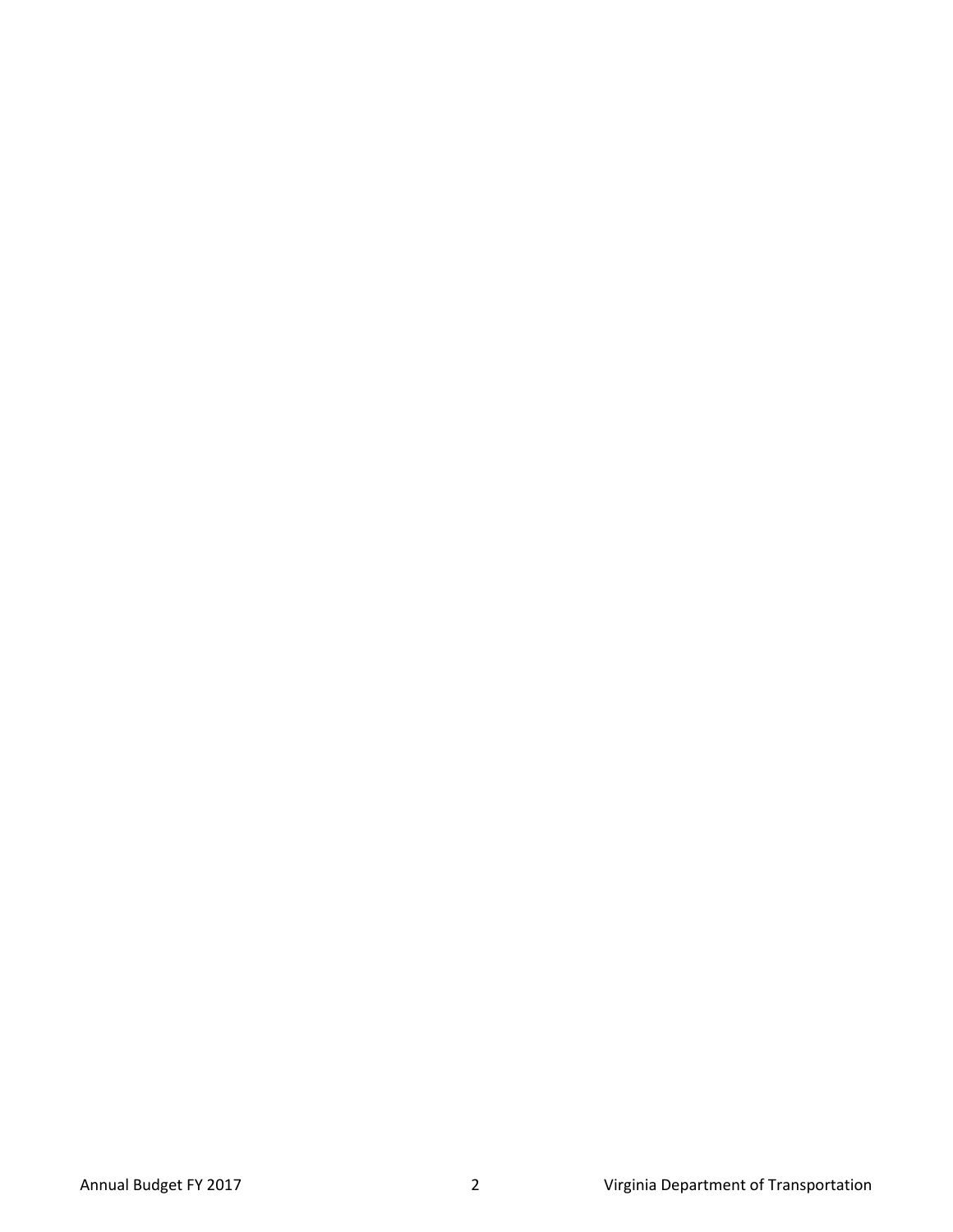# Table of Contents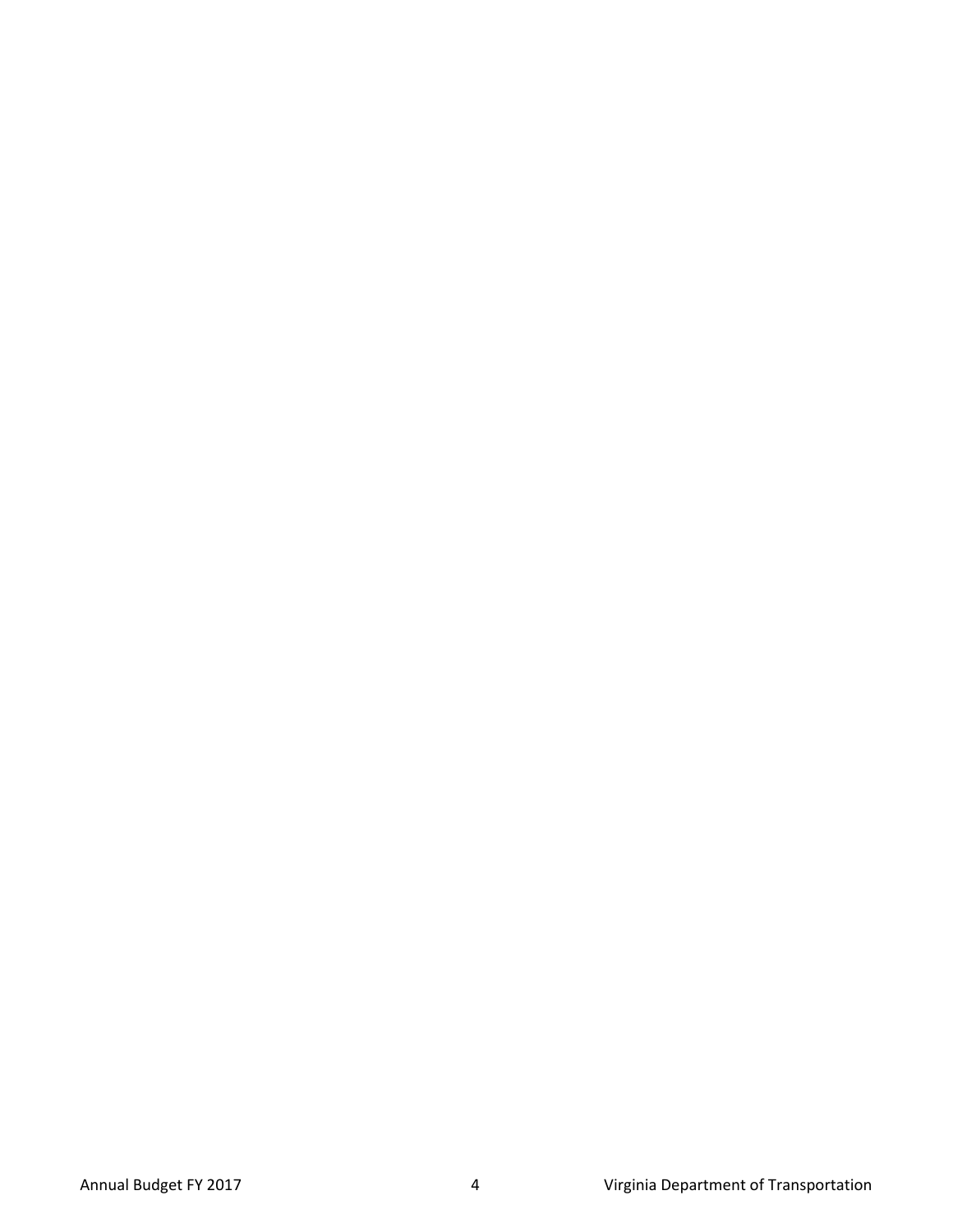### **Overview**

The Fiscal Year 2017 (FY 2017) budget for the Virginia Department of Transportation (VDOT) identifies the estimated revenues and the distribution of the revenues to the related transportation programs. It is based on the most recent official state revenue forecast from February 2016 and estimated federal funding. The VDOT Budget for FY 2017 totals \$5,357,889,363, a 0.8% increase from the Revised FY 2016 Budget of \$5,317,414,843. The growth over the previous year is primarily driven by additional federal funding and revenue dedicated to the Highway Maintenance and Operating Fund.

VDOT's revenues are provided by dedicated state and federal revenue sources. The major state revenues are estimated by the Department of Taxation and are included in the state's official revenue estimate. VDOT continues to estimate federal revenues based upon information received from Federal Highway Administration (FHWA).

Funding for transportation was addressed during the 2013 General Assembly Session by House Bill 2313 (Chapter 766). Estimated revenues for FY 2016 reflect the third year of implementation of major changes to revenue dedicated to transportation. House Bill 1887 from the 2015 General Assembly Session altered the distribution of some revenue sources. Most of the changes will be effective in FY 2017. The budget also includes the regional revenues provided to the Northern Virginia Transportation Authority and the Hampton Roads Transportation Accountability Commission.



### **Sources of Transportation Funds**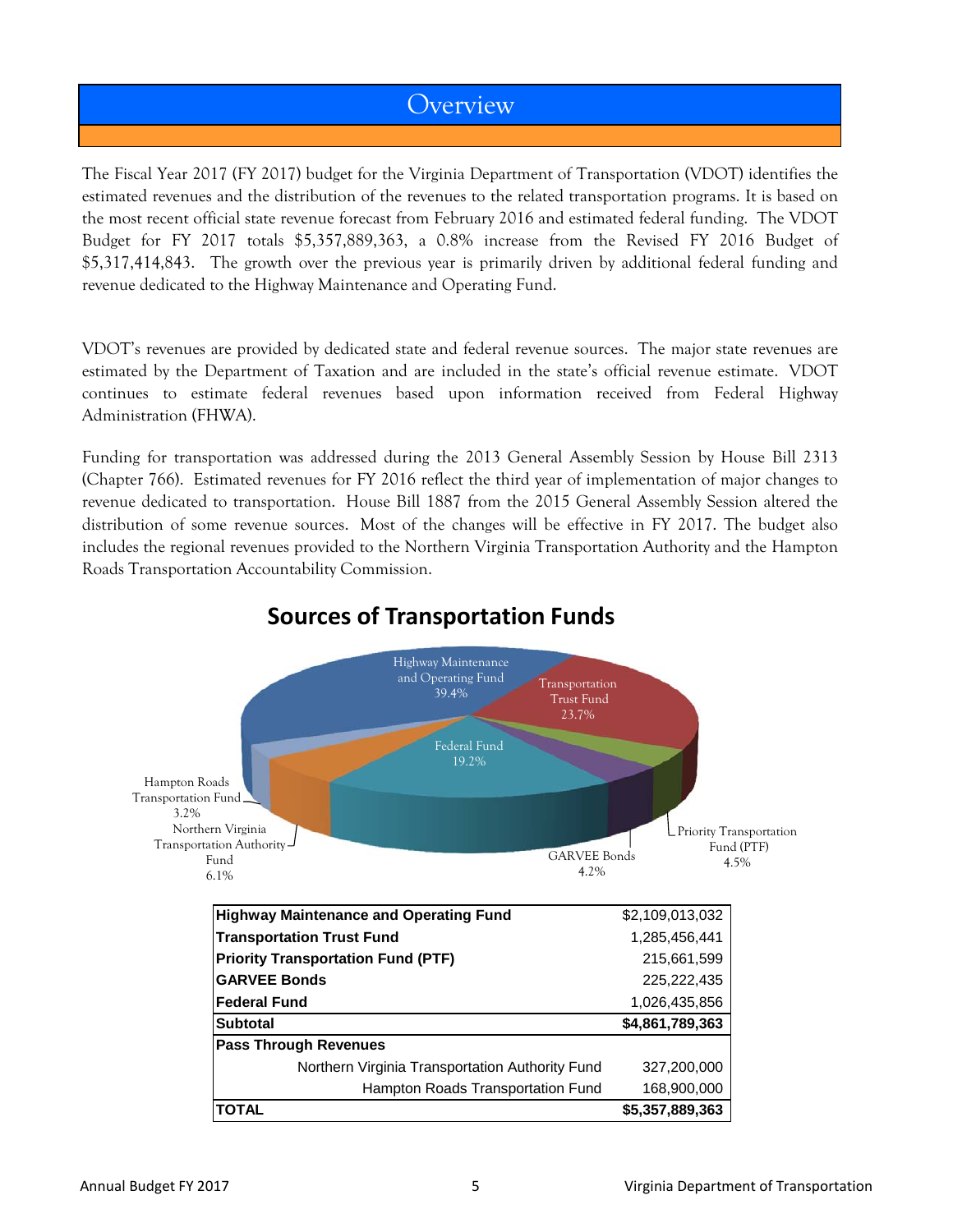### **Overview**

VDOT's revenues provide funding for debt service, maintenance, administration and construction. This budget reflects the planned use of the revenues available to the agency and also includes the pass through funds to the regions. The following is a summary of the programs by spending category:

|                                                 |                 |                 | <b>INCREASE</b> |
|-------------------------------------------------|-----------------|-----------------|-----------------|
|                                                 | FY 2016         | <b>FY 2017</b>  | (DECREASE)      |
| Debt Service                                    | \$334,538,924   | \$352,019,981   | \$17,481,057    |
| Other Agencies and Transfers                    | 65,541,844      | 68,122,057      | 2,580,213       |
| Maintenance & Operations                        | 2,014,333,429   | 2,127,311,345   | 112,977,916     |
| Tolls, Administration & Other Programs          | 415,969,633     | 440,608,749     | 24,639,116      |
| <b>Public Transportation &amp; Rail</b>         | 14,171,199      | 4,610,095       | (9,561,104)     |
| <b>Construction Program</b>                     | 1,959,335,660   | 1,869,117,136   | (90, 218, 524)  |
| <b>Subtotal</b>                                 | \$4,803,890,689 | \$4,861,789,363 | \$57,898,674    |
| <b>Pass Through Revenues</b>                    |                 |                 |                 |
| Northern Virginia Transportation Authority Fund | 314,881,245     | 327,200,000     | 12,318,755      |
| Hampton Roads Transportation Fund               | 168,642,909     | 168,900,000     | 257,091         |
| <b>TOTAL</b>                                    | \$5,287,414,843 | \$5,357,889,363 | \$70,474,520    |

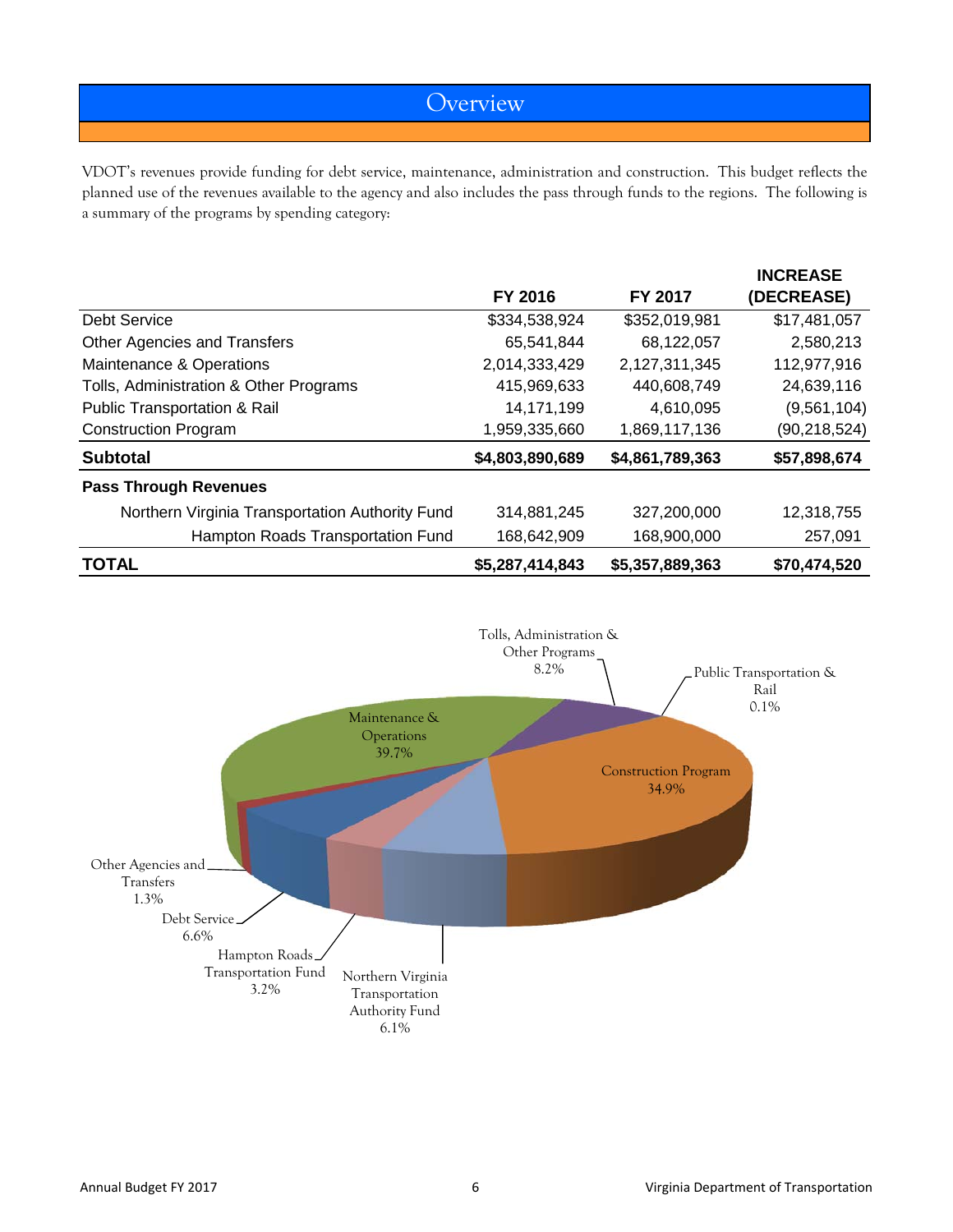#### Revenues

VDOT's revenues are specifically designated for transportation. Four primary state taxes provide for transportation in Virginia: Sales Tax on Motor Fuels, Motor Vehicle Sales and Use Tax, Motor Vehicle License Fee, and State Sales and Use Tax. The following table summarizes VDOT's FY 2017 revenues.

| <b>Source</b>                                                    | <b>HMOF</b>     | Construction*   | Federal         | <b>Bonds</b>  | Other         | <b>TOTAL</b>    |
|------------------------------------------------------------------|-----------------|-----------------|-----------------|---------------|---------------|-----------------|
| Sales Tax on Motor Fuels                                         | \$716,800,000   | \$79,723,100    | \$<br>ä,        | \$            | \$35,800,000  | \$832,323,100   |
| Motor Vehicle Sales and Use                                      |                 |                 |                 |               |               |                 |
| Tax                                                              | 696,900,000     | 181,246,100     |                 |               |               | 878,146,100     |
| Motor Vehicle License Tax                                        | 224,800,000     | 17,314,000      |                 |               |               | 242,114,000     |
| Retail Sales and Use Tax                                         | 293,900,000     | 490,851,900     |                 |               |               | 784,751,900     |
|                                                                  |                 |                 |                 |               |               | 61,700,000      |
| Other Revenue to Support                                         |                 |                 |                 | 225,222,435   |               | 225, 222, 435   |
|                                                                  |                 |                 |                 |               |               |                 |
| Bond Programs                                                    |                 |                 |                 |               | 31,070,647    | 31,070,647      |
| Insurance Premium Revenue                                        |                 |                 |                 |               | 156,000,000   | 156,000,000     |
| Local                                                            |                 | 237,904,441     |                 |               |               | 237,904,441     |
| <b>Other Sources</b>                                             |                 | 100,617,333     |                 |               | 170,590,519   | 386,120,884     |
| Federal                                                          |                 |                 | 1,026,435,856   |               |               | 1,026,435,856   |
| Transfer to HMOF                                                 | 14,417,038      | (14, 417, 038)  |                 |               |               |                 |
| <b>Transfer from Construction</b><br><b>Fund for Maintenance</b> |                 |                 |                 |               |               |                 |
| Allocation                                                       | 88,478,815      | (88, 478, 815)  |                 |               |               |                 |
| <b>Subtotal</b>                                                  | \$2,211,908,885 | \$1,004,761,021 | \$1,026,435,856 | \$225,222,435 | \$393,461,166 | \$4,861,789,363 |
| <b>Pass Through Revenues</b>                                     |                 |                 |                 |               |               |                 |
| Northern Virginia                                                |                 |                 |                 |               |               |                 |
| <b>Transportation Authority Fund</b>                             |                 |                 |                 |               | 327,200,000   | 327,200,000     |
| Hampton Roads                                                    |                 |                 |                 |               |               |                 |
| <b>Transportation Fund</b>                                       |                 |                 |                 |               | 168,900,000   | 168,900,000     |
| <b>TOTAL</b>                                                     | \$2,211,908,885 | \$1,004,761,021 | \$1,026,435,856 | \$225,222,435 | \$889,561,166 | \$5,357,889,363 |

\* Includes Highway Share of TTF and other special funds.

\*\* Other Sources includes VDOT Toll Facility Revenue, Cell Tower Lease Revenue, E-Z Pass Operations, Unallocated Balances, Interest and Other Miscellaneous Items.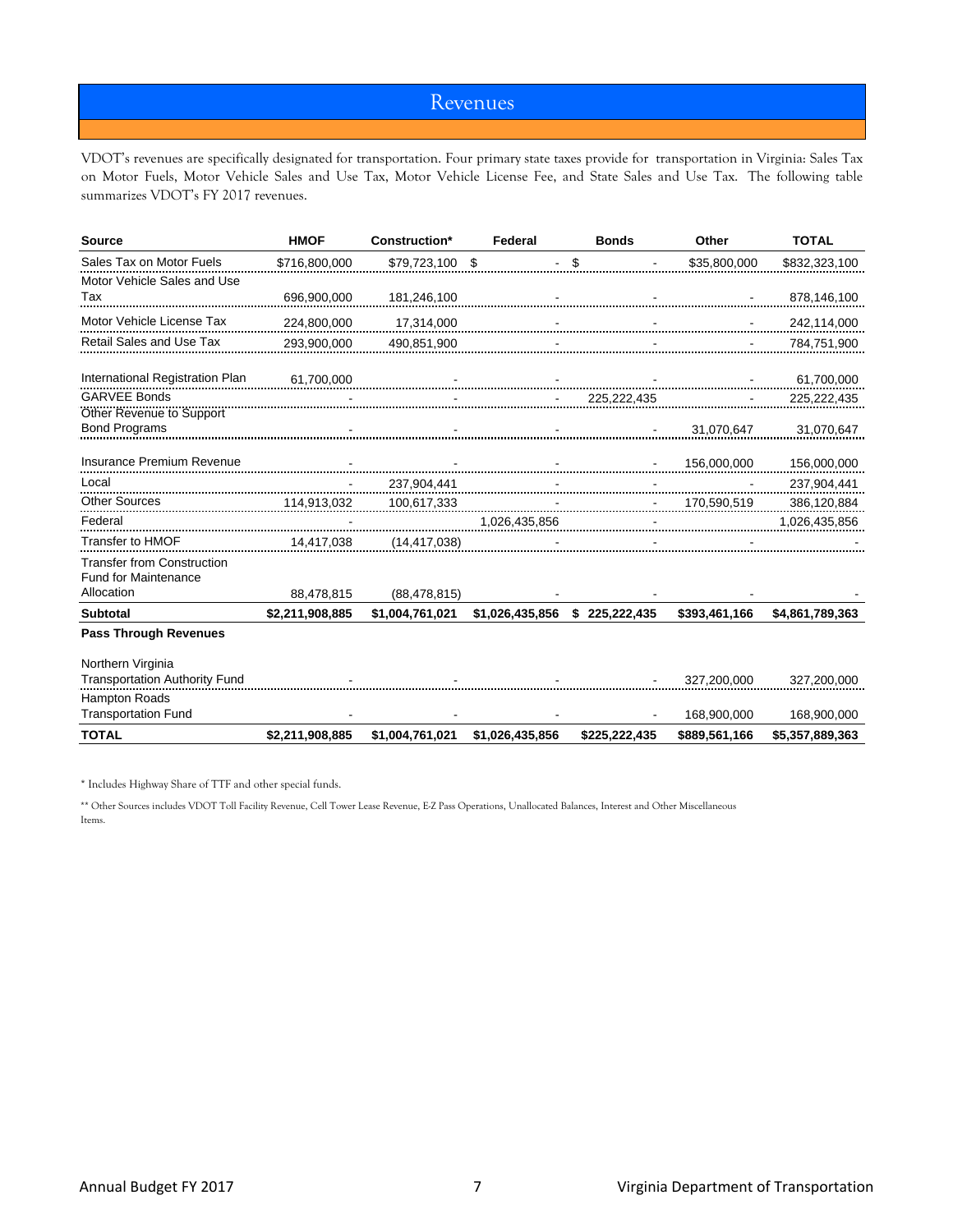## Revenues Dedicated to VDOT

This chart illustrates the anticipated revenues of the agency and their relative contribution. Federal revenues are the largest single source followed by the Motor Vehicle Sales and Use Tax.

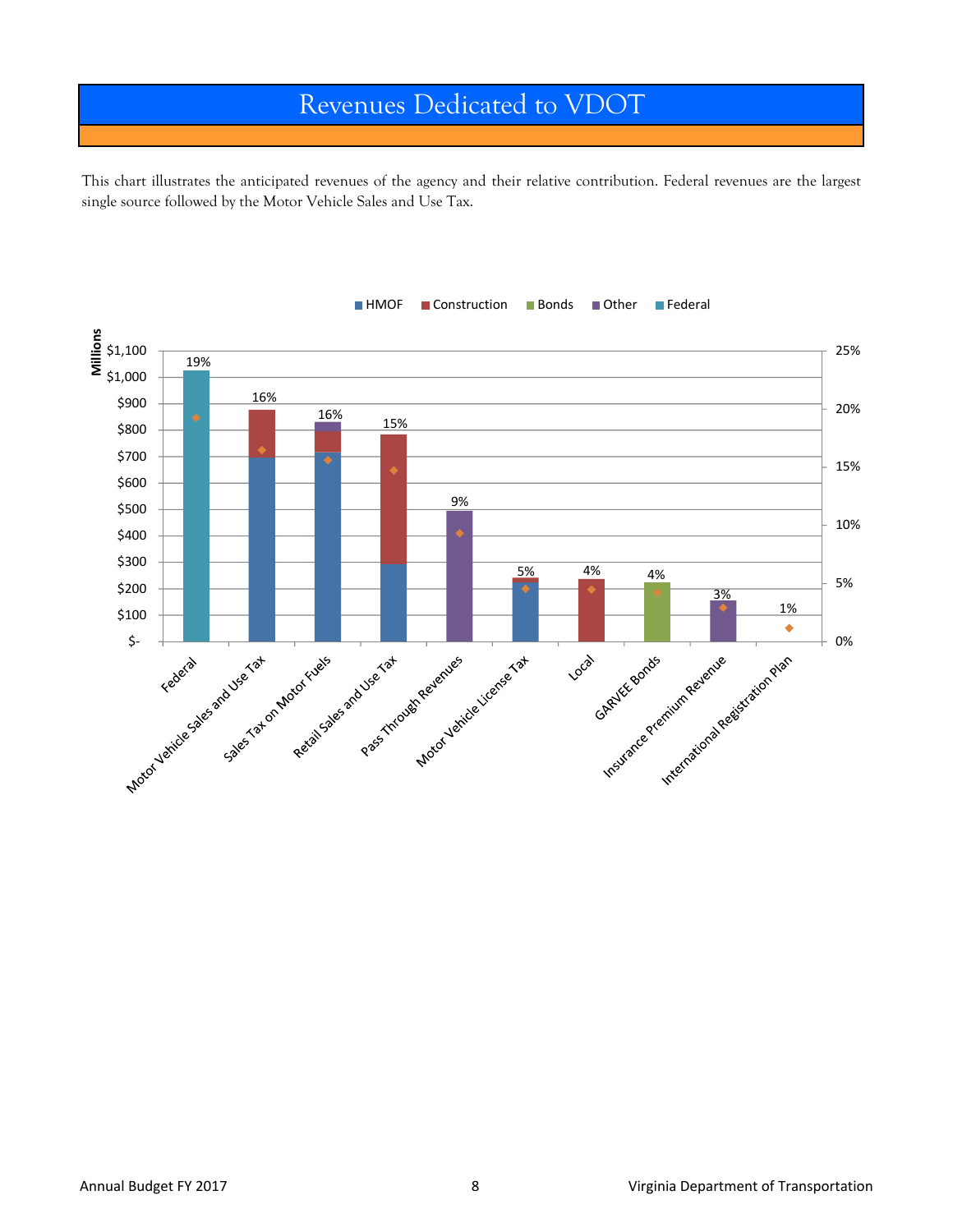## Highway Maintenance & Operating Fund

The Highway Maintenance and Operating Fund (HMOF) is one of VDOT's major funds. It is funded by dedicated state revenues as listed below. The HMOF is intended to provide for the agency's maintenance, operations and administrative needs. Since Fiscal Year 2002, the HMOF has required transfers from the Construction Fund to cover the budgetary needs of the fund.

| <b>HMOF Revenue Sources</b>       | FY 2016         | FY 2017         | <b>Difference</b> |
|-----------------------------------|-----------------|-----------------|-------------------|
| Sales Tax on Motor Fuels          | \$678,500,000   | \$716,800,000   | \$38,300,000      |
| Motor Vehicle Sales and Use Tax   | 628,300,000     | 696,900,000     | 68,600,000        |
| <b>Retail Sales and Use Tax</b>   | 281,700,000     | 293,900,000     | 12,200,000        |
| International Registration Plan   | 60,400,000      | 61,700,000      | 1,300,000         |
| <b>Motor Vehicle Licenses</b>     | 222,700,000     | 224,800,000     | 2,100,000         |
| Miscellaneous Revenues            | 15,700,000      | 17,000,000      | 1,300,000         |
| <b>Other Revenue</b>              | 47,052,594      | 97,913,032      | 50,860,438        |
| Subtotal                          | \$1,934,352,594 | \$2,109,013,032 | \$174,660,438     |
| <b>Transfer from Construction</b> | 122,488,551     | 14,417,038      | (108, 071, 513)   |
| Transfer to Construction for MWAA | (100,000,000)   |                 | 100,000,000       |
| Total                             | \$1,956,841,145 | \$2,123,430,070 | \$166,588,925     |

### **HMOF Revenue Sources, FY 2017**

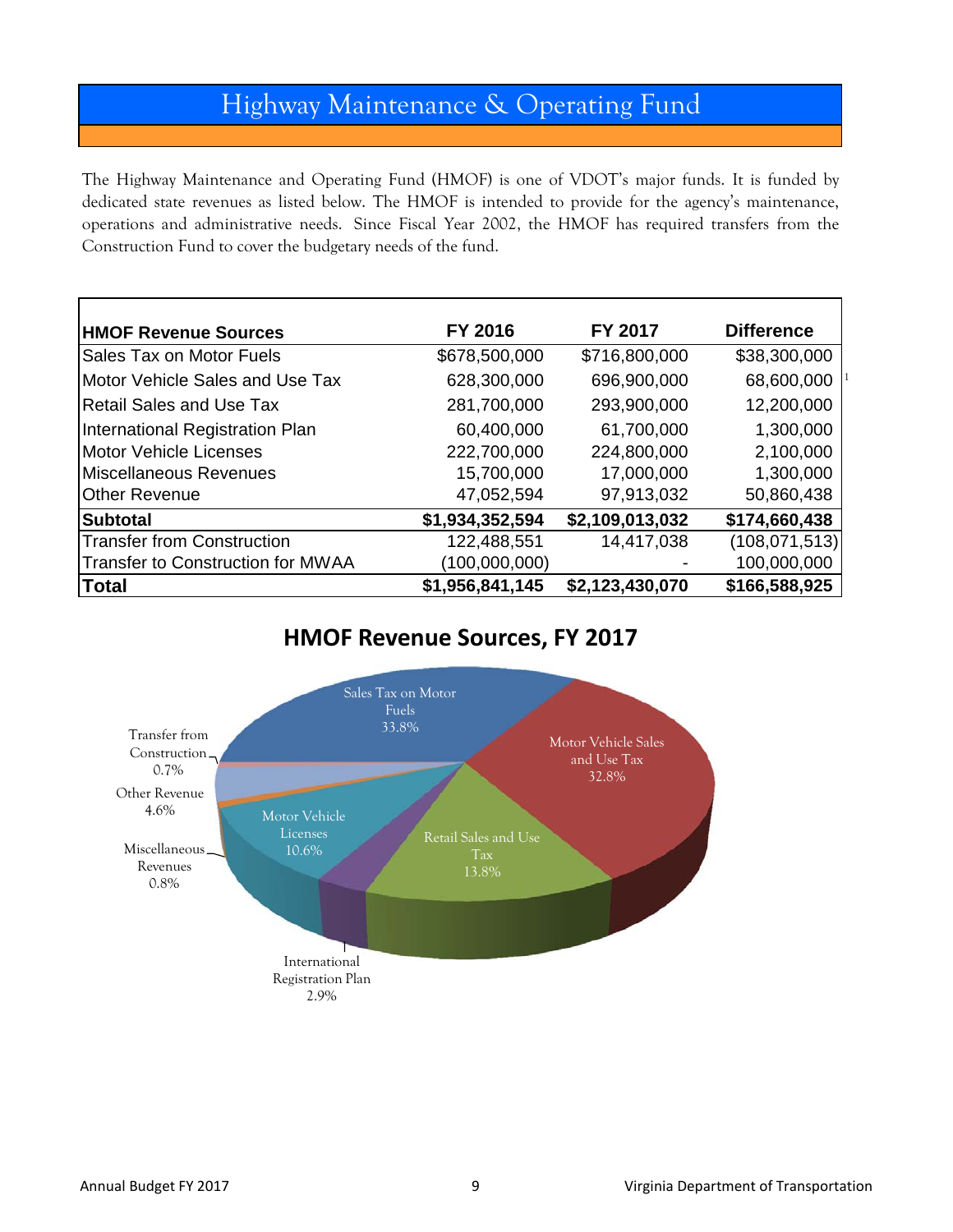## Transportation Trust Fund - Construction

The Transportation Trust Fund was created by the 1986 Special Session. VDOT manages the 78.7% of the TTF funds dedicated by the Code of Virginia for highway construction. State Revenue from Modal Distribution includes motor vehicle fuels tax, motor vehicle sales tax, and state retail sales and use tax. The following table identifies the construction fund revenues by major source.

| <b>Construction Fund Revenue Sources</b> | FY 2016         | <b>FY 2017</b>  | <b>Difference</b> |
|------------------------------------------|-----------------|-----------------|-------------------|
| State Revenue From Modal Distribution    | \$790,275,766   | \$801,961,350   | \$11,685,584      |
| <b>Federal Revenues</b>                  | 895,349,411     | 1,026,435,856   | 131,086,445       |
| Local Revenues                           | 471,390,659     | 237,904,441     | (233, 486, 218)   |
| <b>Other Revenues</b>                    | 232,591,994     | 67,791,083      | (164, 800, 911)   |
| <b>GARVEE Bonds</b>                      | 375,000,000     | 225,222,435     | (149, 777, 565)   |
| Total                                    | \$2,764,607,830 | \$2,359,315,165 | (\$405, 292, 665) |

### **Construction Fund Revenue by Source, FY 2017**

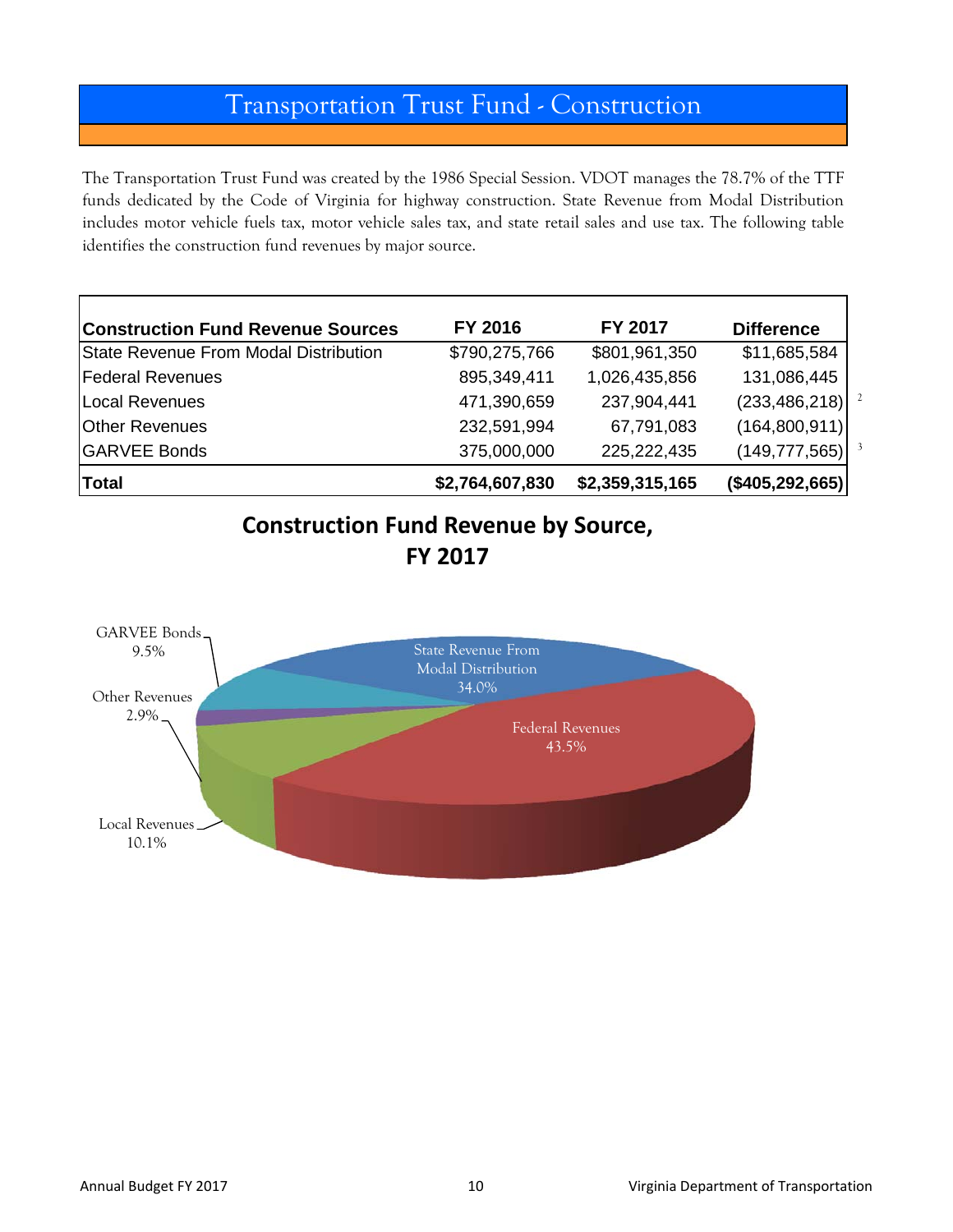## Other Fund Revenues

In addition to the two major state funds, VDOT manages a number of special funds. Each special fund receives dedicated revenues to be used to support the mission of the program.

| <b>Other Fund Revenues</b>                  | FY 2016         | FY 2017         | <b>Difference</b>      |
|---------------------------------------------|-----------------|-----------------|------------------------|
| <b>Regional Transportation Funds</b>        | \$483,524,154   | \$496,100,000   | \$12,575,846           |
| Powhite Parkway Extension Toll Revenue      | 10,050,000      | 10,100,250      | 50,250                 |
| Coleman Bridge Toll Revenue                 | 6,628,350       | 6,000,000       | (628, 350)             |
| <b>FRANS</b>                                | 260             |                 | (260)                  |
| Northern VA Transportation District (NVTD)  | 28,110,009      | 15,489,301      | (12,620,708)           |
| Oak Grove                                   | 2,515,964       | 1,537,732       | (978, 232)             |
| <b>Priority Transportation Fund (PTF)</b>   | 200,642,261     | 215,661,599     | 15,019,338             |
| Transportation Partnership Opportunity Fund | 2,943,414       | 2,609,954       | (333, 460)             |
| Route 58                                    | 40,461,972      | 47,892,613      | 7,430,641              |
| Route 28                                    | 7,212,819       | 7,215,019       | 2,200                  |
| Other                                       | 28,165,850      | 55,884,051      | 27,718,201             |
| <b>Total</b>                                | \$810,255,053   | \$858,490,519   | \$48,235,466           |
| <b>Total Construction Major Sources</b>     | 2,542,807,196   | 2,359,315,165   | (183, 492, 031)        |
| (page 10)                                   |                 |                 |                        |
| <b>Transfer to HMOF</b>                     | (122, 488, 551) | (14, 417, 038)  | 108,071,513            |
| <b>Transfer from HMOF for MWAA</b>          | 100,000,000     |                 | (100,000,000)          |
| <b>Total Construction Fund</b>              | \$3,330,573,698 | \$3,203,388,646 | $($ \$127,185,052) $ $ |

### **Other Fund Revenue, FY 2017**

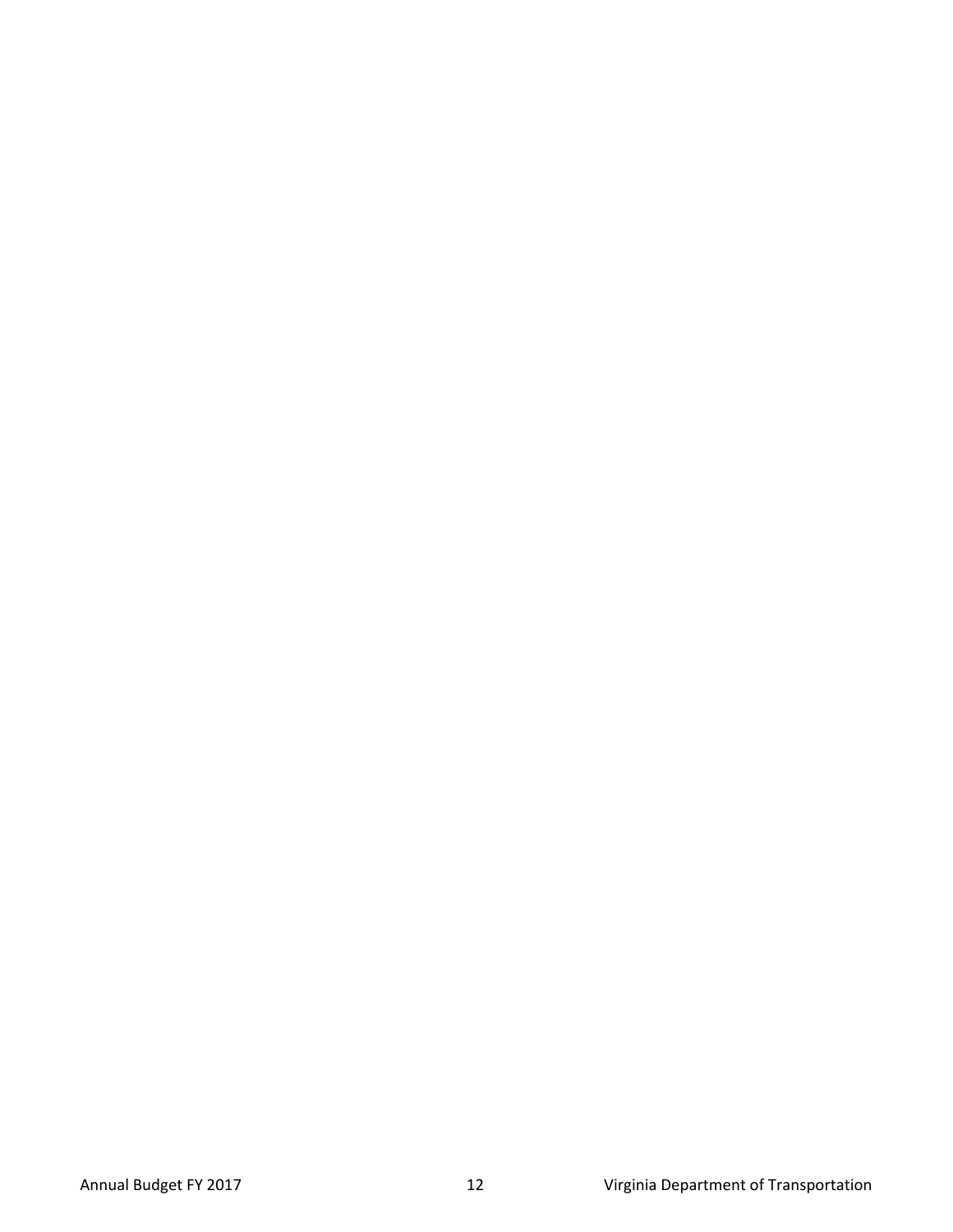VDOT Program Descriptions & Allocations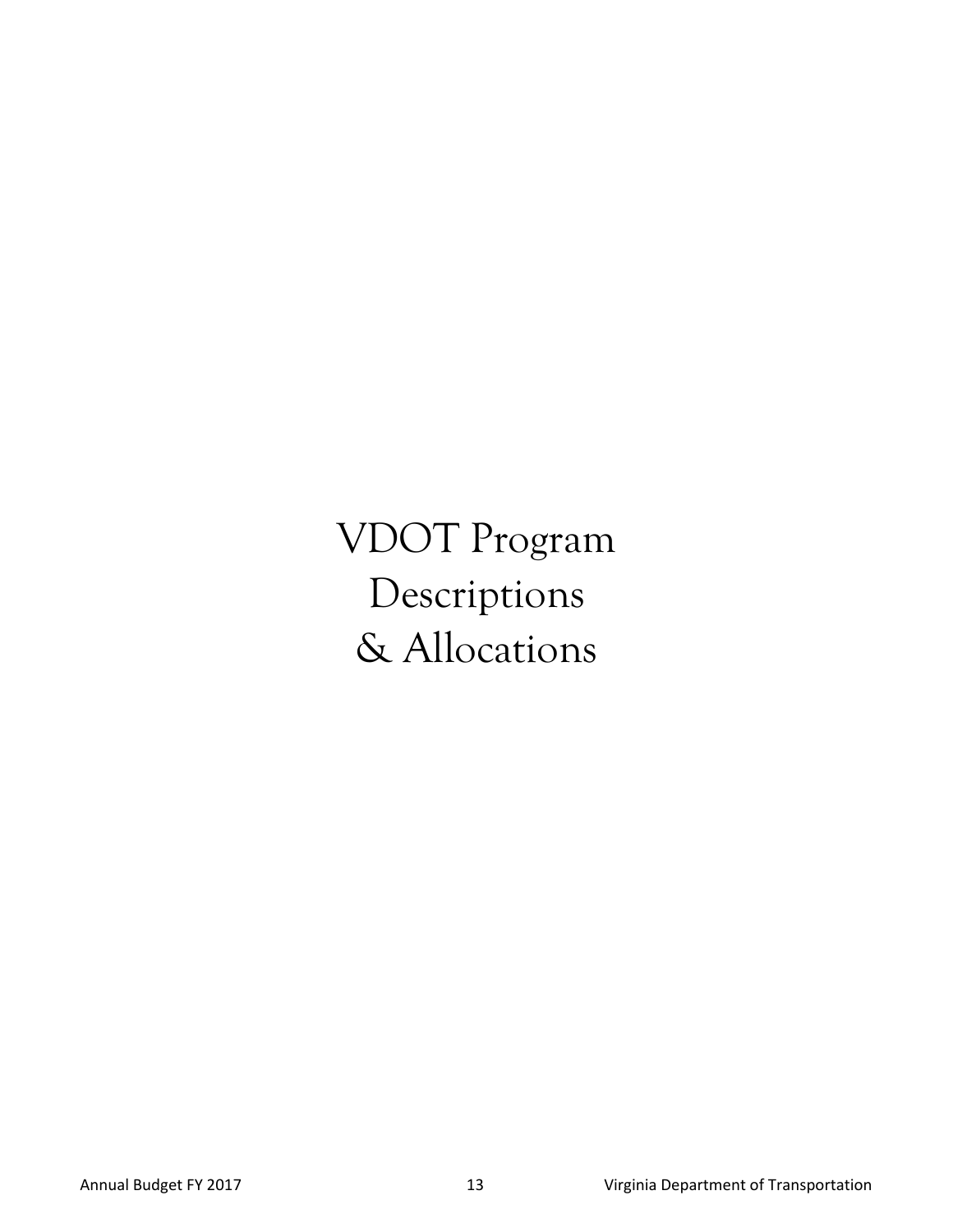## Summary of Allocations by Program

The following table summarizes VDOT's budget by the major budgetary programs.

|                                                      | FY 2016         | FY 2017         | <b>INCREASE</b><br>(DECREASE) |
|------------------------------------------------------|-----------------|-----------------|-------------------------------|
| Environmental Monitoring and Evaluation (514)        | \$13,170,831    | \$13,534,237    | \$363,406                     |
| Ground Transportation Planning and Research (602)    | 57,815,730      | 72,784,885      | 14,969,155                    |
| Highway Construction Programs (603)                  | 1,959,335,660   | 1,869,117,136   | (90, 218, 524)                |
| Highway System Maintenance (604)                     | 1,573,950,444   | 1,674,434,950   | 100,484,506                   |
| Commonwealth Toll Facilities (606)                   | 41,228,350      | 48,248,250      | 7,019,900                     |
| Financial Assistance to Localities (607)             | 923,907,139     | 948,976,395     | 25,069,256                    |
| Non-Toll Supported Transportation Debt Service (612) | 334,538,924     | 352,019,981     | 17,481,057                    |
| Administrative and Support Services (699)            | 258, 127, 173   | 266,051,608     | 7,924,435                     |
| VDOT Capital Outlay (998)                            | 39,090,683      | 39,989,769      | 899,086                       |
| Grant and Loan Programs                              | 6,536,866       |                 | (6,536,866)                   |
| Support to Other State Agencies                      | 65,541,844      | 68,122,057      | 2,580,213                     |
| Support to DRPT Programs                             | 14,171,199      | 4,610,095       | (9,561,104)                   |
| Support to Ports                                     |                 |                 |                               |
| <b>Total</b>                                         | \$5,287,414,843 | \$5,357,889,363 | \$70,474,520                  |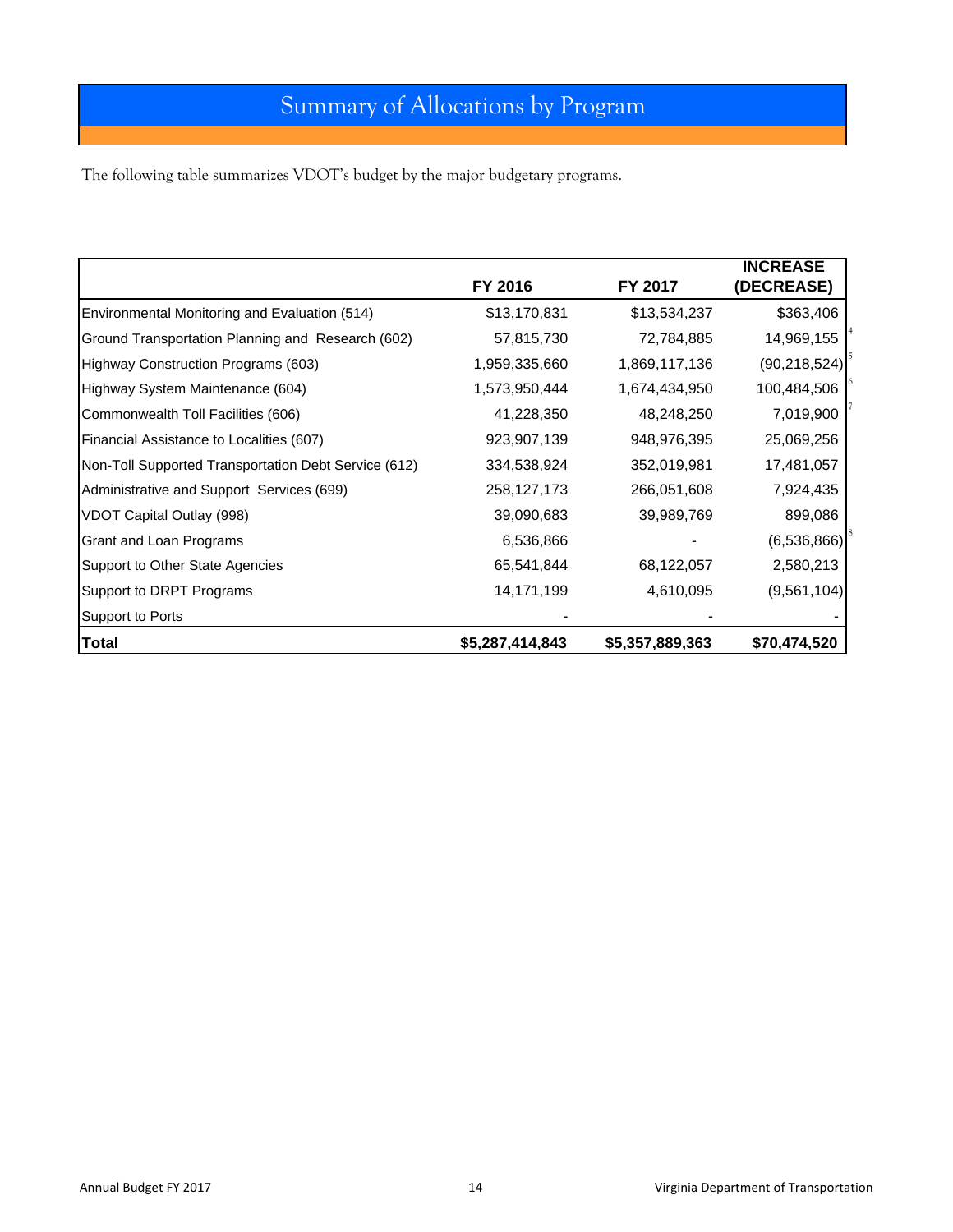## Environmental Monitoring and Evaluation (514)

The Environmental Program consists of the following service areas:

**Environmental Monitoring and Compliance for Highway Projects (514008)** - To provide efforts to evaluate, monitor and maintain the quality of the state's natural resources as part of a balanced consideration of environmental and transportation needs. VDOT's wetland mitigation program is funded in this service area.

**Environmental Monitoring Program Management and Direction (514009)** - To provide activities related to the management and direction of the program. Adequate and effective management and direction is critical to the success of the program.

| <b>ENVIRONMENTAL MONITORING &amp;</b>                                             |              |                | <b>INCREASE</b> |
|-----------------------------------------------------------------------------------|--------------|----------------|-----------------|
| <b>EVALUATION (514)</b>                                                           | FY 2016      | <b>FY 2017</b> | (DECREASE)      |
| <b>Environmental Monitoring &amp; Compliance</b><br>for Highway Projects (514008) | \$10,588,817 | \$10,888,957   | \$300,140       |
| <b>Environmental Monitoring Program</b><br>Management (514009)                    | 2,582,014    | 2,645,280      | 63,266          |
| <b>TOTAL ENVIRONMENTAL</b><br><b>MONITORING &amp; EVALUATION</b>                  | \$13,170,831 | \$13,534,237   | \$363,406       |
| TTF                                                                               | 13,170,831   | 13,534,237     | 363,406         |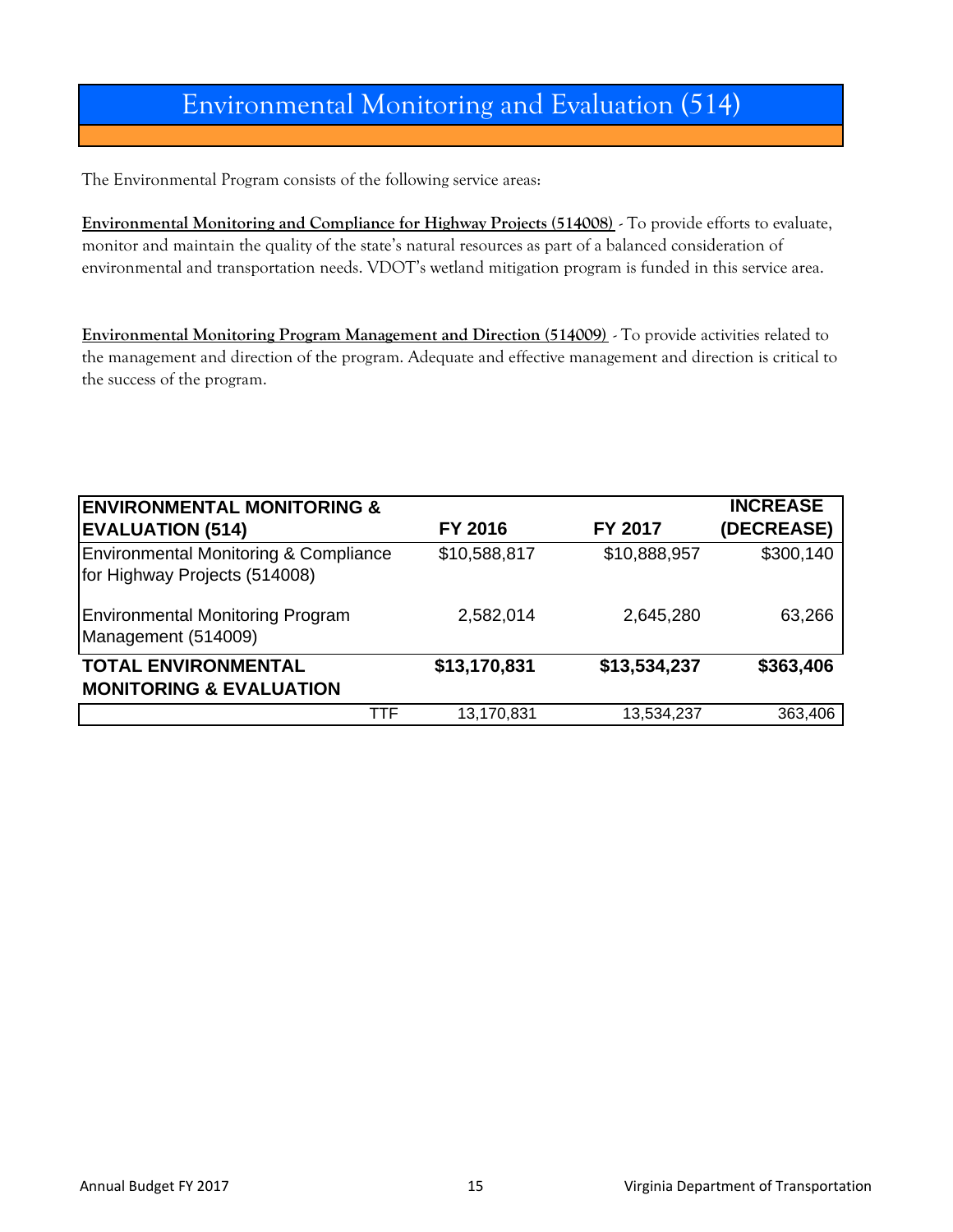## Ground Transportation Planning & Research (602)

#### **Ground Transportation Planning and Research is comprised of:**

**Ground Transportation System Planning (602001)** - To provide efforts to lead and plan a comprehensive system of ground transportation, including the planning of particular ground transportation projects through surveying, mapping and studies. These studies are the basis for decisions on proposed highway plans, programs and projects, as well as other travel modes and routes throughout Virginia.

**Ground Transportation System Research (602002)** - To provide efforts devoted to the planning and delivery of a comprehensive ground transportation research, development, consulting and technology transfer program covering the areas of transportation system operations, maintenance, structural design and construction, materials and specifications, safety, environmental stewardship, finance and policy.

**Ground Transportation Program Management and Direction (602004)** - To provide activities related to the management and direction of the program. Adequate and effective management and direction is critical to the success of the program.

|                                                          |              |              | <b>INCREASE</b> |
|----------------------------------------------------------|--------------|--------------|-----------------|
| <b>PLANNING &amp; RESEARCH (602)</b>                     | FY 2016      | FY 2017      | (DECREASE)      |
| <b>Ground Transportation System Planning</b><br>(602001) | \$53,064,943 | \$58,541,924 | \$5,476,981     |
| <b>Ground Transportation System Research</b><br>(602002) | 1,079,867    | 10,440,699   | 9,360,832       |
| <b>Ground Transportation Program</b>                     | 3,670,920    | 3,802,262    | 131,342         |
| Management (602004)                                      |              |              |                 |
| <b>TOTAL PLANNING &amp; RESEARCH</b>                     | \$57,815,730 | \$72,784,885 | \$14,969,155    |
| <b>HMOF</b>                                              | 4,047,290    | 13,669,660   | 9,622,370       |
| <b>CONSTRUCTION</b>                                      | 35,551,090   | 38,577,132   | 3,026,042       |
| <b>FEDERAL</b>                                           | 18,217,350   | 20,538,093   | 2,320,743       |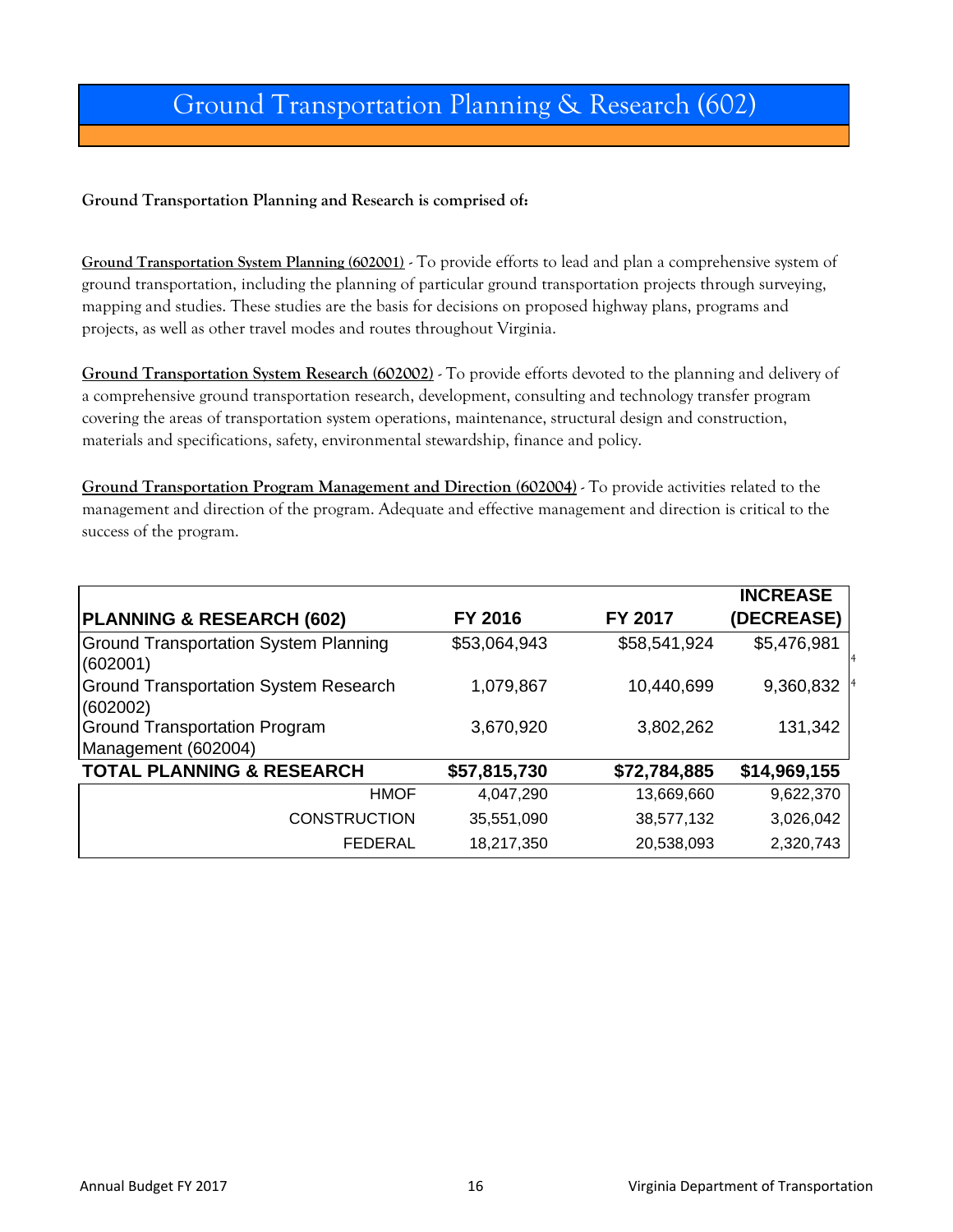For FY 2017, the funding made available for distribution is distributed via the Commonwealth Transportation Board Formula outlined in the Code of Virginia, § 33.2-358.Funding is also available for distribution to the following programs: State of Good Repair Program, High Priority Projects Program, and the Construction District Grant Program.

The FY 2016 Budget Recommendations include additional revenue anticipated from localities for project participation as well as revenue from the regional entities for VDOT administered projects.

The budget also contains a significant application of Toll Credits that are used as "soft match" to meet the nonfederal share matching requirements. The federal share on most projects in the future can effectively be increased up to 100 percent. However, the use of soft match does not increase the federal funding available to Virginia.

|                                                 |                 |                     | <b>INCREASE</b>   |
|-------------------------------------------------|-----------------|---------------------|-------------------|
| <b>CONSTRUCTION (603)</b>                       | FY 2016         | FY 2017             | (DECREASE)        |
| Dedicated and Statewide Construction (603002)   | \$1,061,290,643 | \$                  | (\$1,061,290,643) |
|                                                 |                 |                     |                   |
| Interstate Construction (603003)                | 243,488,438     |                     | (243, 488, 438)   |
| Primary Construction (603004)                   | 432,865,588     |                     | (432, 865, 588)   |
| Secondary Construction (603006)                 | 120,439,816     |                     | (120, 439, 816)   |
| Urban Construction (603007)                     | 75,128,493      |                     | (75, 128, 493)    |
| State of Good Repair Program (603020)           |                 | 171,957,974         | 171,957,974       |
| High Priority Projects Program(603021)          |                 | 119,895,765         | 119,895,765       |
| Construction District Grant Programs (603022)   |                 | 119,895,763         | 119,895,763       |
| Specialized State and Federal Programs (603023) |                 | 1,145,288,660       | 1,145,288,660     |
| Legacy Construction Formula Program (603024)    |                 | 285,077,086         | 285,077,086       |
| Construction Management (603015)                | 26,122,682      | 27,001,888          | 879,206           |
| <b>TOTAL CONSTRUCTION</b>                       | \$1,959,335,660 | \$<br>1,869,117,136 | (\$90,218,524)    |
| <b>CONSTRUCTION</b>                             | 1,003,103,864   | 870,413,153         | (132, 690, 711)   |
| <b>FEDERAL</b>                                  | 557,580,097     | 680,735,836         | 123, 155, 739     |
| <b>NVTD</b>                                     | 1,747,312       |                     | (1,747,312)       |
| <b>PTF</b>                                      | 20,872,141      | 49,348,000          | 28,475,859        |
| <b>OAK GROVE</b>                                | 286,714         |                     | (286, 714)        |
| <b>FRANS</b>                                    | 5,260           |                     | (5,260)           |
| ROUTE 28                                        | 2,000           |                     | (2,000)           |
| ROUTE <sub>58</sub>                             | 738,272         | 7,000,000           | 6,261,728         |
| <b>TPOF</b>                                     |                 | 2,591,014           | 2,591,014         |
| <b>BONDS</b>                                    |                 | 31,070,647          |                   |
| <b>VTIB</b>                                     |                 | 2,736,051           | 2,736,051         |
| <b>GARVEE BONDS</b>                             | 375,000,000     | 225,222,435         | (149, 777, 565)   |

\*Beginning in FY 2017, the Highway Construction Budget is aligned to new service areas within the program. Construction funding is now dedicated to the State of Good Repair Program, the High Priority Projects Program and the Construction District Grant Program. Other funding streams that are not dedicated to these areas are allocated in the Specialized State and Federal Programs service area. Funding dedicated to the CTB Alternate Formula through FY 2020 will be allocated in the Legacy Construction Formula Program service area. The following pages detail each construction service area.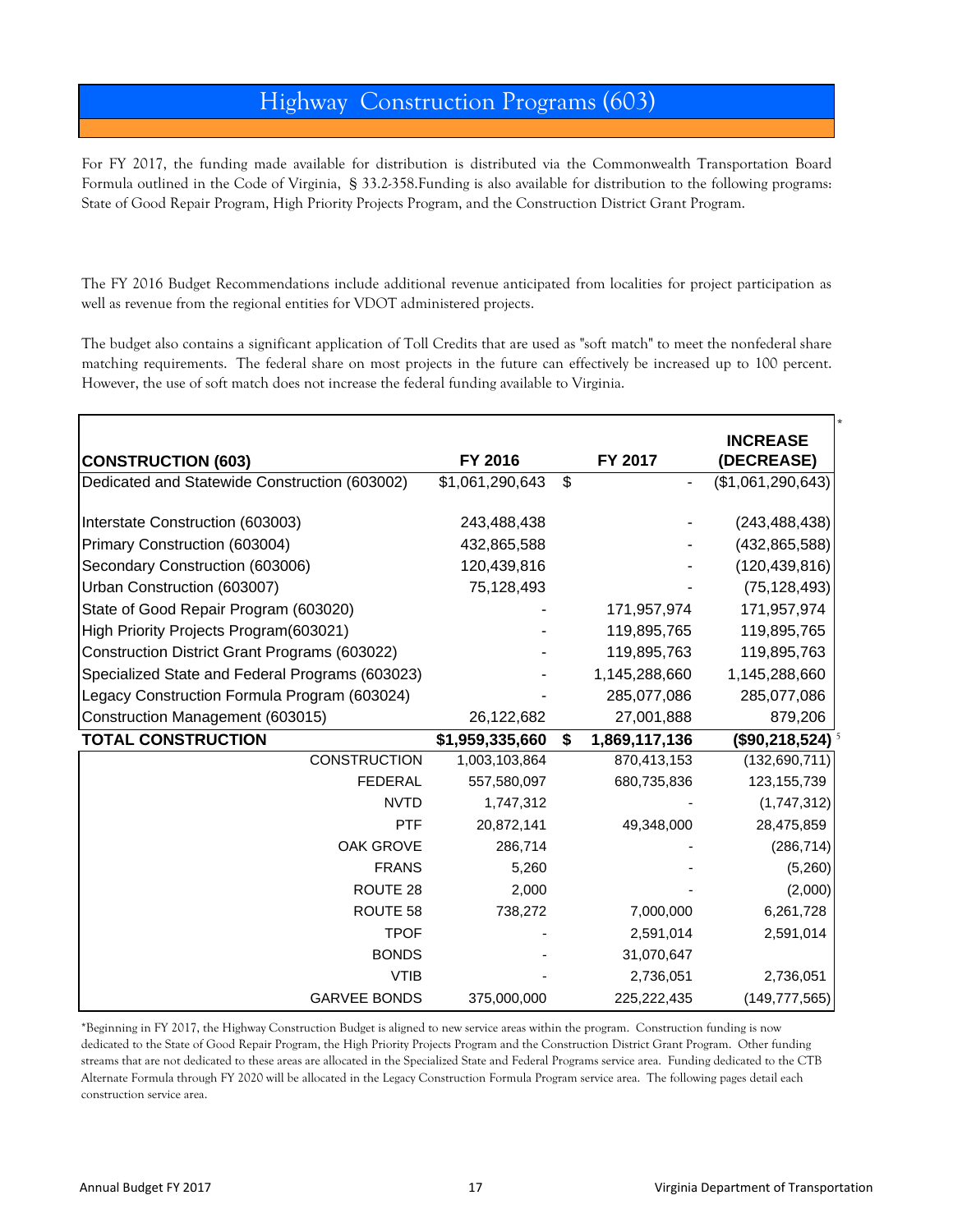#### **STATE OF GOOD REPAIR PROGRAM (603020)**

The purpose of the State of Good Repair Program service area is to allocate funds to state of good repair purposes for reconstruction and replacement of structurally deficient state and locally owned bridges and reconstruction and rehabilitation of pavement on the Interstate System and primary state highway system determined to be deteriorated by the Board, including municipality-maintained primary extensions. (Code of Virginia §33.2-369)

| <b>STATE OF GOOD REPAIR PROGRAM (603020)</b> | FY 2017     |
|----------------------------------------------|-------------|
| <b>TOTAL STATE OF GOOD REPAIR</b>            | 171,957,974 |
| <b>CONSTRUCTION</b>                          | 101,590,684 |
| FFDFRAL                                      | 70,367,290  |

#### **HIGH PRIOIRTY PROJECTS PROGRAM (603021)**

The purpose of the High Priority Projects Program service area is to allocate funds to the established program for projects and strategies that address a transportation need identified for a corridor of statewide significance or a regional network in the Statewide Transportation Plan pursuant to Code of Virginia §33.2-353. From funds allocated to this program, the Board shall allocate funds to the Innovation and Technology Transportation Fund, provided that the allocation shall not exceed \$25 million annually. (Code of Virginia §33.2-370)

| <b>IHIGH PRIORITY PROJECTS PROGRAM</b> |               |
|----------------------------------------|---------------|
| (603021)                               | FY 2017       |
| <b>TOTAL HIGH PRIORITY PROJECTS</b>    | \$119,895,765 |
| <b>CONSTRUCTION</b>                    | 2,930,549     |
| FEDERAL                                | 27,980,675    |
| GARVEE                                 | 88,984,541    |

#### **CONSTRUCTION DISTRICT GRANT PROGRAMS (603022)**

The purpose of the Construction District Grant Programs service area is to allocate funds to the established grant program in each highway construction district to fund projects and strategies that address a need in the Statewide Transportation Plan developed pursuant to Code of Virginia §33.2-353. In accordance with §33.2-359, the Commonwealth Transportation Board shall allocate funds to improve nonsurface treated secondary highways that carry 50 or more vehicles per day. This allocation shall not exceed \$25 million annually. (Code of Virginia, §33.2-371)

| <b>CONSTRUCTION DISTRICT GRANT</b>       |                |
|------------------------------------------|----------------|
| <b>PROGRAMS (603022)</b>                 | <b>FY 2017</b> |
| <b>TOTAL CONSTRUCTION DISTRICT GRANT</b> | \$119,895,763  |
| <b>CONSTRUCTION</b>                      | 83,103,927     |
| FEDERAL                                  | 35,109,122     |
| <b>GARVEE</b>                            | 1,682,714      |

\* The amounts provided for High Priority Projects Program and the Construction District Grant Program are reduced to transfer funding to the Maintenance Program, representing 45% of the funds released from the Route 460 Improvements Project. These transfers are planned through FY 2019.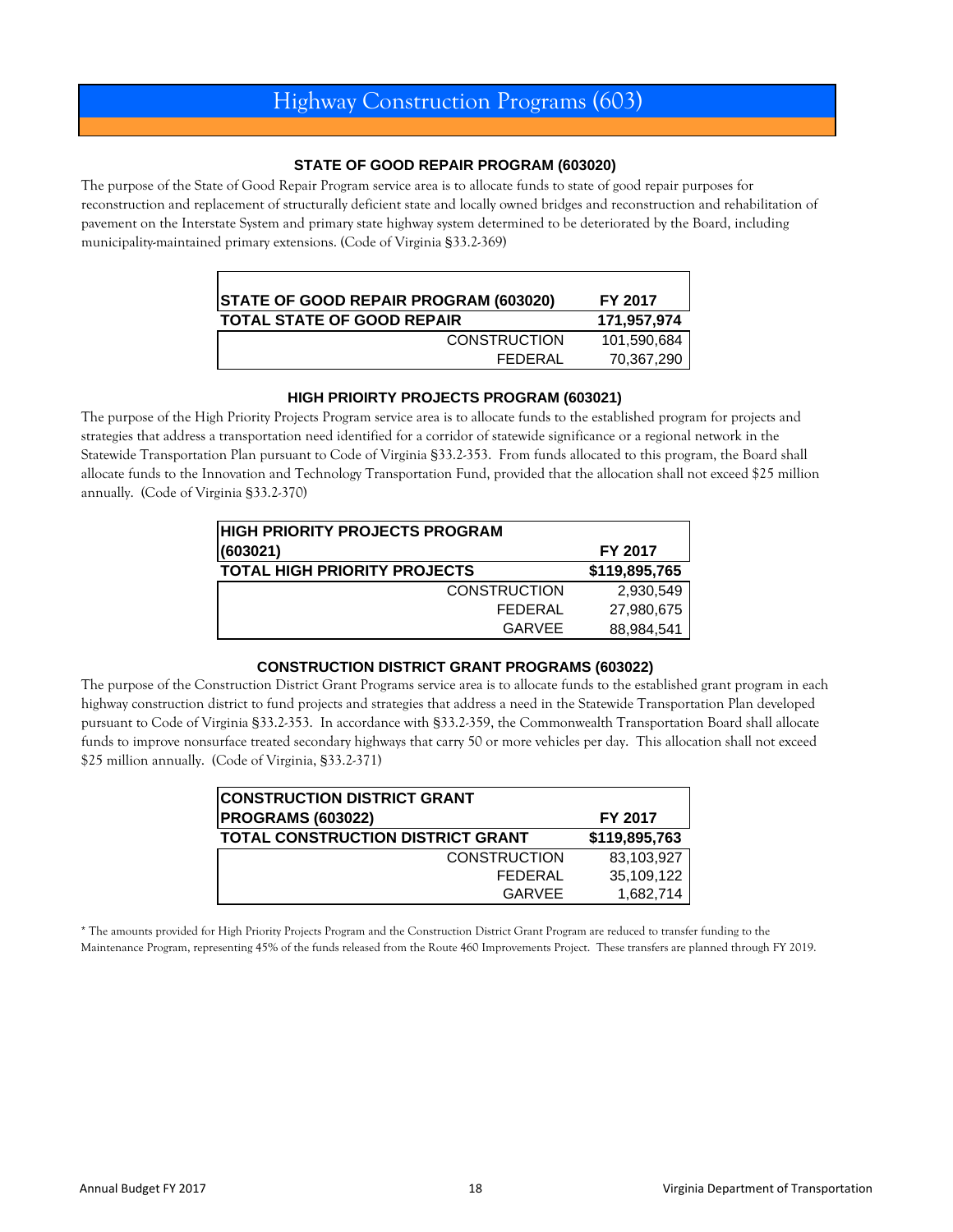#### **SPECIALIZED STATE AND FEDERAL PROGRAMS (603023)**

The purpose of the Specialized State and Federal Programs service area is to allocate funds to State and Federal Construction Programs that are not components of the other funding distributions. The Federal programs that are exempt from the distribution process are outlined in § 33.2-214.1. of the Code of Virginia (Statewide prioritization process for project selection). These include Congestion Mitigation and Air Quality (CMAQ) funding, Regional Surface Transportation Program funding, and Safety funding. Through FY 2020, some federal funding continues in this distribution category to meet project commitments. The service area will also allocate previously programmed GARVEE bonds, other bond programs, and the state and local components of Revenue Sharing.

| <b>SPECIALIZED STATE AND FEDERAL (603023)</b> | FY 2017        |
|-----------------------------------------------|----------------|
| <b>CMAQ &amp; State Match</b>                 | \$37,511,478   |
| I-66 Inside the Beltway                       | 25,000,000     |
| <b>INHPP &amp; Soft Match</b>                 | 65,591,952     |
| NHPP Bridge & Soft Match                      | 10,127,005     |
| <b>NHPP APD</b>                               |                |
| <b>NHPP Exempt &amp; Soft Match</b>           | 14,540,765     |
| <b>Open Container</b>                         | 20,795,408     |
| <b>Participating Project Costs</b>            | 40,000,000     |
| <b>Previously Programmed Garvee Bonds</b>     | 134,555,180    |
| <b>Project Participation from HRTAC</b>       | 29,036,064     |
| <b>Project Participation from NVTA</b>        | 8,000,000      |
| PTF for MWAA                                  | 25,000,000     |
| <b>Revenue Sharing</b>                        | 300,000,000    |
| Safety & Soft Match                           | 53,122,502     |
| STP Bridge & Soft Match                       | 45,000,000     |
| <b>STP BROS &amp; Soft Match</b>              | 15,258,197     |
| STP Regional & State Match                    | 103,042,439    |
| <b>STP Statewide &amp; Soft Match</b>         | 23,065,722     |
| STP 5-200K & Soft Match                       | 19,618,689     |
| STP <5K & Soft Match                          | 36,139,288     |
| Tele Fees                                     | 10,367,377     |
| <b>TPOF/CPR Balance</b>                       | 31,070,647     |
| Other                                         | 98,445,947     |
| <b>TOTAL SPECIALIZED STATE</b>                |                |
| AND FEDED AL <i>(CODD</i> )                   | CA AAE OOO CCO |

| AND FEDERAL (00323) |                | <b>JI, 140,200,000</b> |
|---------------------|----------------|------------------------|
|                     | Construction   | 447,278,772            |
|                     | Federal        | 470,708,996            |
|                     | <b>GARVEES</b> | 134,555,180            |
|                     | <b>PTF</b>     | 34,348,000             |
|                     | <b>Bonds</b>   | 31,070,647             |
|                     | <b>VTIB</b>    | 2,736,051              |
|                     | <b>TPOF</b>    | 2,591,014              |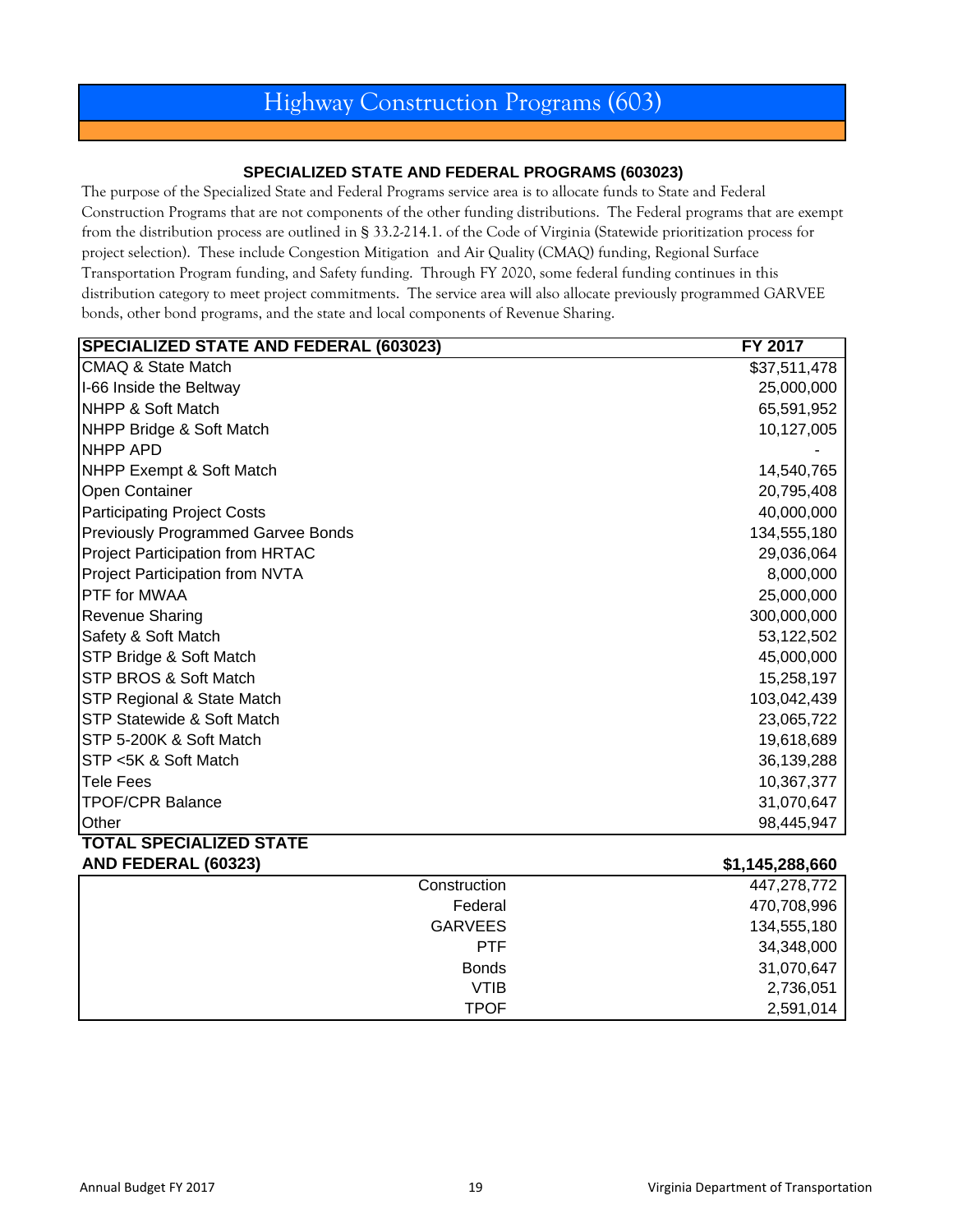#### **LEGACY CONSTRUCTION FORMULA PROGRAMS (603024)**

The purpose of the Legacy Construction Formula Programs service area is to allocate funds to the Commonwealth Transportation Board Alternate Formula outlined in the Code of Virginia, §33.2-358 C. Funding available for the purposes outlined is planned through FY 2020. The service area will also have appropriation to support spending of prioryear allocations of formula distributed funding.

| <b>LEGACY CONSTRUCTION</b>       |                |
|----------------------------------|----------------|
| <b>FORMULA PROGRAMS (603024)</b> | <b>FY 2017</b> |
| <b>ICTB Formula</b>              | \$285,077,086  |
| <b>TOTAL LEGACY CONSTRUCTION</b> |                |
| <b>FORMULA PROGRAMS (603024)</b> | \$285,077,086  |
| <b>CONSTRUCTION</b>              | \$208,507,333  |
| FEDERAL                          | 76,569,753     |

The Commonwealth Transportation Board authorized \$325,733,046 for the CTB Alternate Formula distribution. The difference between the amount authorized and the amount allocated above represents the previously unprogrammed balances that was available for House Bill 2 Distribution. Those funds are reflected in the High Priority Projects Program and the Construction District Grant Program.

#### **CONSTRUCTION MANAGEMENT (603015)**

The purpose of the construction management program is to provide activities related to the management and direction of the program. Adequate and effective management and direction is critical to the success of the program.

| <b>ICONSTRUCTION MANAGEMENT</b>       |              |                | <b>INCREASE</b> |
|---------------------------------------|--------------|----------------|-----------------|
| (603015)                              | FY 2016      | <b>FY 2017</b> | (DECREASE)      |
| <b>ITOTAL CONSTRUCTION MANAGEMENT</b> | \$26,122,682 | \$27,001,888   | \$879,206       |
| TTF                                   | 26,122,682   | 27,001,888     | 879,206         |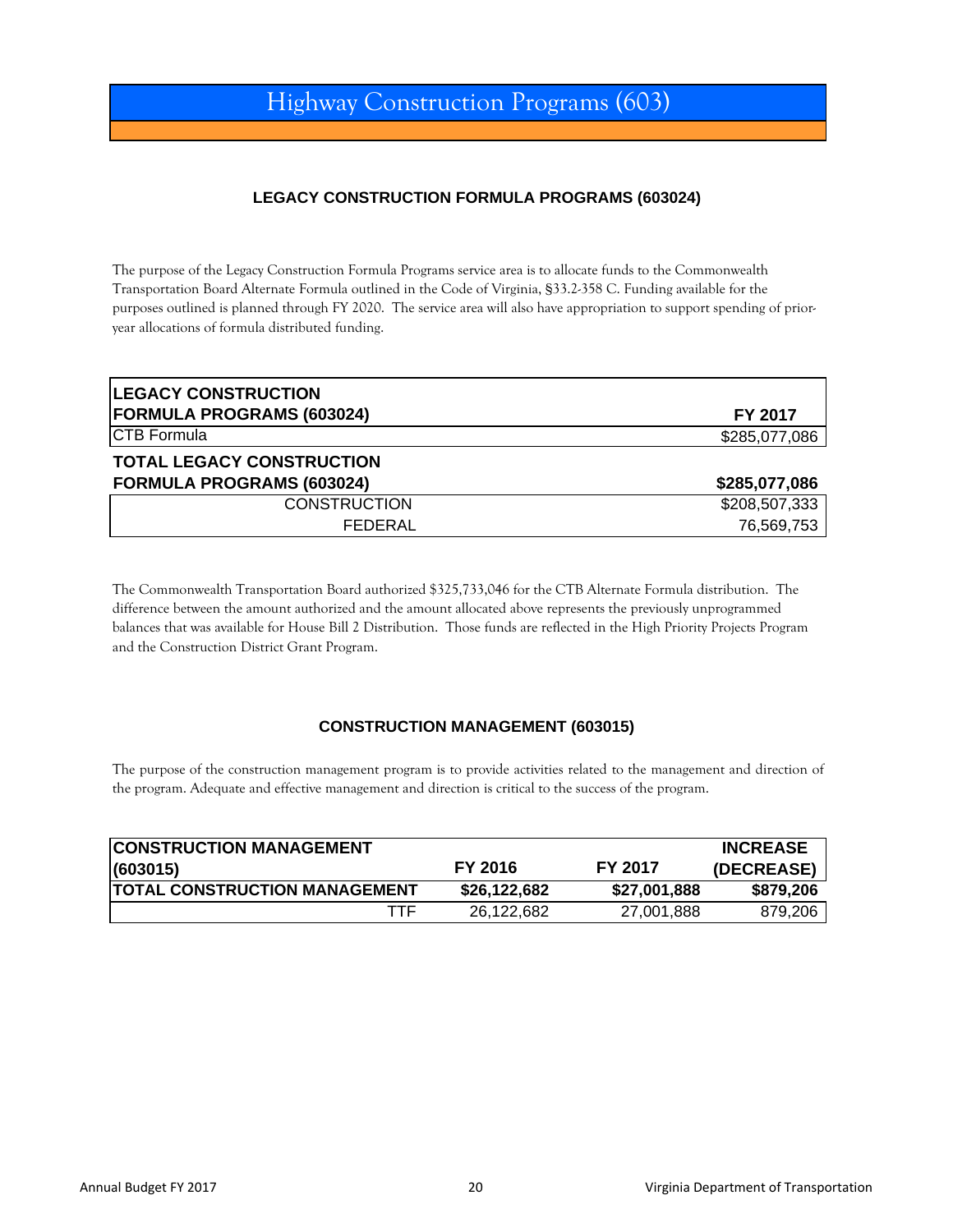### Highway System Maintenance (604)

**The maintenance program consists of:**

**Interstate Maintenance (604001) -** To preserve the public's investment through the delivery of an effective and efficient statewide maintenance program to protect and enhance the transportation infrastructure and the safety of the traveling public.

**Primary Maintenance (604002) -** To preserve the public's investment through the delivery of an effective and efficient statewide maintenance program to protect and enhance the transportation infrastructure and the safety of the traveling public.

**Secondary Maintenance (604003) -** To preserve the public's investment through the delivery of an effective and efficient statewide maintenance program to protect and enhance the transportation infrastructure and the safety of the traveling public.

**Transportation Operations Services (604004) -** To improve mobility, safety, travel time reliability and security on the transportation system through the deployment of a variety of operational strategies including regional smart traffic centers, emergency services, traveler services, congestion management and traffic signalization optimization.

**Highway Maintenance Program Management and Direction (604005) -** To provide activities related to the management and direction of the program. Adequate and effective management and direction is critical to the success of the program.

| <b>HIGHWAY SYSTEM MAINTENANCE</b>         |                 |                 | <b>INCREASE</b> |
|-------------------------------------------|-----------------|-----------------|-----------------|
| (604)                                     | FY 2016         | FY 2017*        | (DECREASE)      |
| Interstate Maintenance (604001)           | \$332,135,404   | \$327,947,288   | (\$4,188,116)   |
| Primary Maintenace (604002)               | 452,796,575     | 515,968,338     | 63,171,763      |
| Secondary Maintenance (604003)            | 543,417,236     | 574,681,876     | 31,264,640      |
| <b>Transportation Operations Services</b> | 170,056,169     | 177,119,539     | 7,063,370       |
| (604004)                                  |                 |                 |                 |
| Highway Maintenance Program               | 75,545,060      | 78,717,909      | 3,172,849       |
| Management & Direction (604005)           |                 |                 |                 |
| <b>TOTAL HIGHWAY SYSTEM</b>               | \$1,573,950,444 | \$1,674,434,950 | \$100,484,506   |
| <b>MAINTENANCE</b>                        |                 |                 |                 |
| <b>HMOF</b>                               | 1,333,307,444   | 1,453,651,255   | 120,343,811     |
| <b>FEDERAL</b>                            | 240,643,000     | 220,783,695     | (19,859,305)    |

\* The amount recommended for FY 2017 includes transfers from the funds allocated to the High Priority Projects Program and the Construction District Grant Program, representing a share of 45% of the allocations released from the Route 460 Improvements Project. These transfers are planned through FY 2019.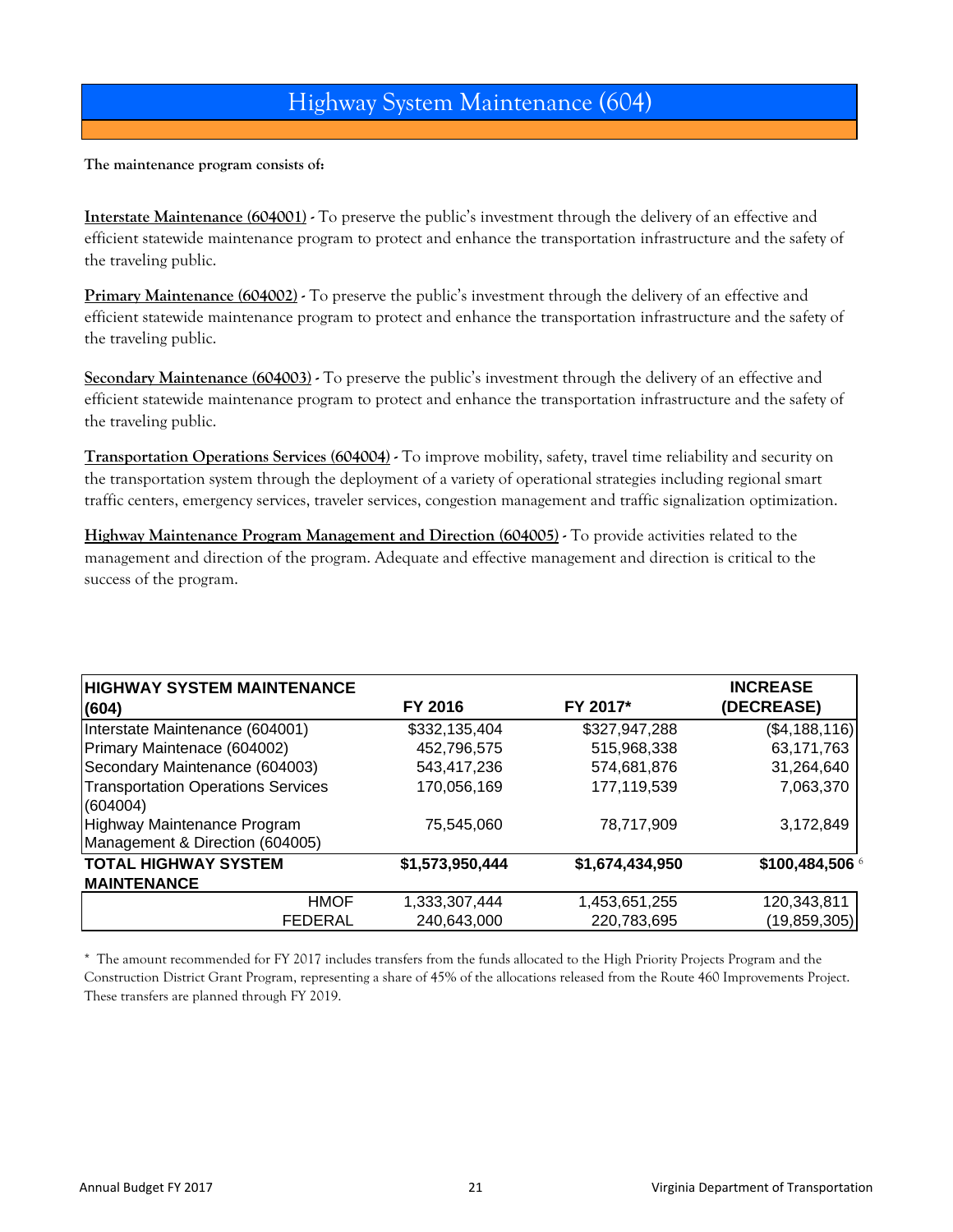## Commonwealth Toll Facilities (606)

Revenues collected from toll facilities contribute to Virginia's safe and effective transportation system. Currently, the following toll facilities operate in Virginia: George P. Coleman Toll Facility, Powhite Parkway Extension, Dulles Toll Road, Dulles Greenway, Chesapeake Bay Bridge-Tunnel, Chesapeake Expressway, Downtown Expressway/Powhite Parkway, the Boulevard Bridge, Pocahontas Parkway, 495 Express Lanes, South Norfolk Jordan Bridge, Downtown Tunnel/Midtown Tunnel/Martin Luther King Extension Project, and the 95 Express Lanes. Of these facilities, two are currently owned and operated by VDOT: Powhite Parkway Extension Toll Road in Chesterfield County and George P. Coleman Bridge in Gloucester County. The remaining toll facilities are operated by other entities.

**Toll Facility Acqusition and Construction (606001) -**To provide for efforts to acquire and construct ground transportation toll facilities. For FY 2017 this is an estimate for what is needed for Interstate 66 Inside the Beltway toll facility.

**Toll Facility Debt Service (606002) -**To provide for the debt service requirements of the debt-financed toll facilities. The bond indentures for the toll facilities require the Commonwealth Transportation Board (CTB) to set toll rates for all classes of vehicles which will provide sufficient net revenues to meet the facility's obligations. Toll roads are typically constructed with debt financing and the subsequent toll collection revenues are used for debt service payments. The remaining state-owned facility collecting tolls to pay debt service on outstanding bonds is the George P. Coleman Bridge located between Gloucester and York counties. The bonds issued to finance the Powhite Parkway Extension have been retired, but the toll revenues are needed to repay the outstanding debts of the facility owed to VDOT and Chesterfield County.

**Toll Facility Maintenance and Operation (606003) -** To provide for the operational costs of the two toll facilities operated by VDOT: the George P. Coleman Bridge and the Powhite Parkway Extension Toll Road. All operating costs associated with that facility are to be paid out of the revenues generated by that facility. Customer service and toll collection are toll facilities' main operations.

**Toll Facilities Revolving Fund (606004) -** To provide a method to finance and/or refinance existing and potential toll facilities. Funds allocated from the Toll Facilities Revolving Account intended for planned or operating toll facilities are considered advance funding and are expected to be repaid to the Toll Facilities Revolving Account.

| <b>COMMONWEALTH TOLL FACILITIES</b> |              |              | <b>INCREASE</b>  |
|-------------------------------------|--------------|--------------|------------------|
| (606)                               | FY 2016      | FY 2017      | (DECREASE)       |
| Acquisition & Construction (606001) | \$           | \$12,300,000 | \$12,300,000     |
| Debt Service (606002)               | \$3,185,850  | 3,188,200    | \$2,350          |
| Maintenance & Operations (606003)   | 13,492,500   | 12,912,050   | (580, 450)       |
| Toll Facilties Revolving (606004)   | 24,550,000   | 19,848,000   | (4,702,000)      |
| <b>TOTAL TOLL FACILITIES</b>        | \$41,228,350 | \$48,248,250 | $($ \$5,280,100) |
| <b>POWHITE</b>                      | 10,050,000   | 10,100,250   | 50,250           |
| <b>COLEMAN</b>                      | 6,628,350    | 6,000,000    | (628, 350)       |
| TOLL FACILTIES REVOLVING            | 24,550,000   | 32,148,000   | 7,598,000        |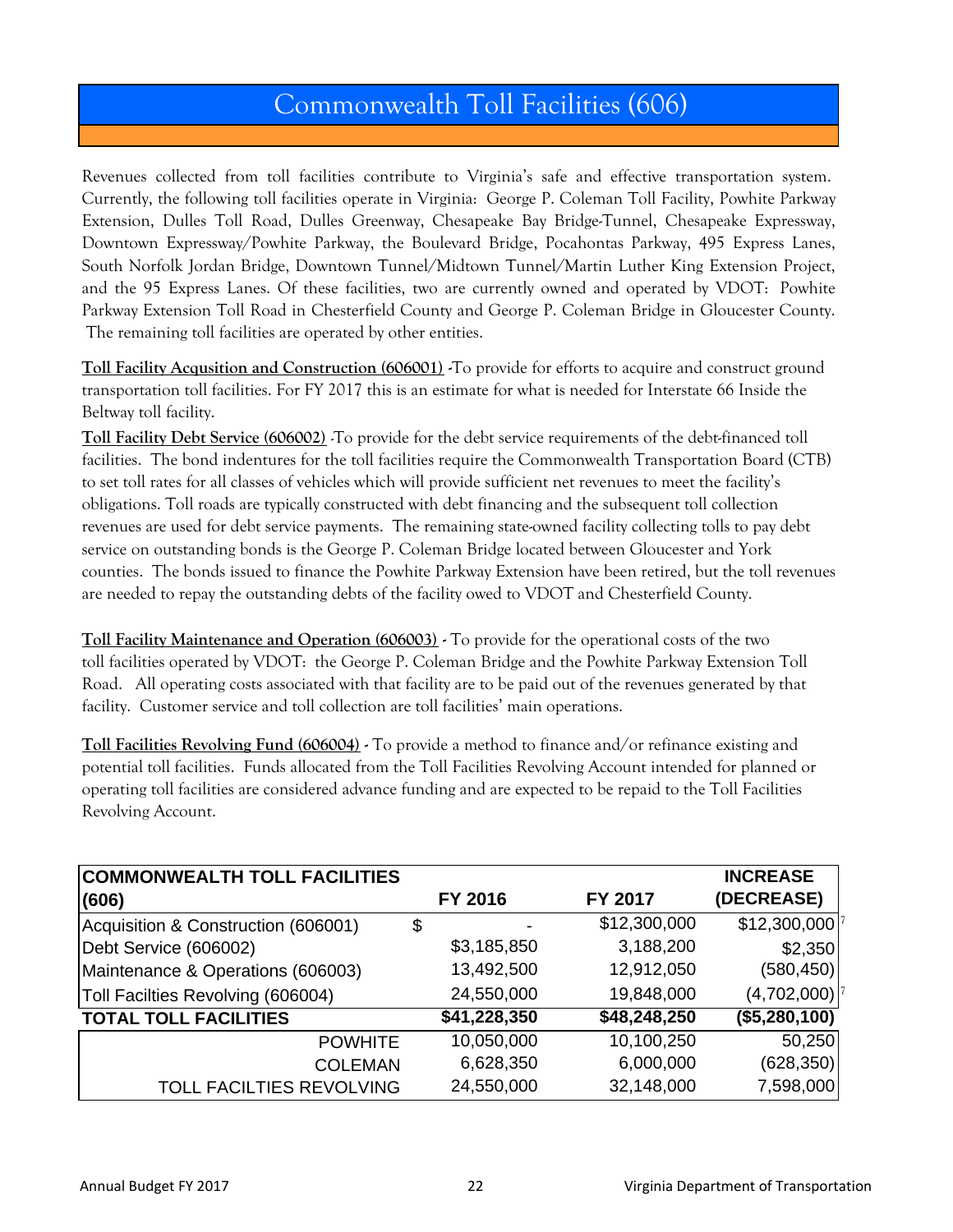### Financial Assistance to Localities (607)

#### **Financial Assistance to Localities consists of:**

**Financial Assistance for City Road Maintenance (607001) -** To provide monetary support to localities for capital improvements and/or maintenance of roads and/or transportation facilities. Direct financial assistance is provided to 84 cities and towns to maintain, operate, and improve their arterial and collector roads and local streets. The level of assistance to the respective local governments for maintenance expenditures is based on the number of qualifying lane-miles in each locality and available funding.

**Financial Assistance for County Road Maintenance (607002) -** Provide monetary support in lieu of maintenance services to localities for road maintenance and upkeep where such localities have elected to maintain their own highway systems. Currently, Henrico and Arlington maintain their own roads.

**Financial Assistance for Planning, Access Roads, and Special Projects (607004) -** To manage and distribute funding for recreational and industrial access programs and the Metropolitan Planning federal grant program. The Recreational Access Program provides funding for roads and bikeways to new or expanding non-federal, noncommercial public parks and historic sites. Access roads for qualifying airports and industrial sites, and access tracks for qualified rail users are provided through VDOT's Industrial, Airport, and Rail Access Fund. The Metropolitan Planning Grants are federal funds available to support activities undertaken by Metropolitan Planning Organizations (MPOs) to develop long-range transportation plans and transportation improvement programs.

**Distribution of Northern Virginia Transportation Authority Fund Revenues (607006)** - To transfer state regional tax revenues to the Northern Virginia Transportation Authority to fund local and regional transportation projects.

**Distribution of Hampton Roads Transportation Fund Revenues (607007)** - To transfer state regional tax revenues to the Hampton Roads Transportation Accountability Commission to fund local and regional transportation projects.

| <b>FINANCIAL ASSISTANCE TO LOCALITIES</b>        |               |               | <b>INCREASE</b> |
|--------------------------------------------------|---------------|---------------|-----------------|
| (607)                                            | FY 2016       | FY 2017       | (DECREASE)      |
| <b>Financial Assistance for City Road</b>        | \$362,850,362 | \$371,138,361 | \$8,287,999     |
| Maintenance (607001)                             |               |               |                 |
| <b>Financial Assistance for County Road</b>      | 64,530,419    | 66,000,705    | 1,470,286       |
| Maintenance (607002)                             |               |               |                 |
| Financial Assistance for Planning, Access        | 13,002,204    | 15,737,329    | 2,735,125       |
| Roads, & Special Projects (607004)               |               |               |                 |
| Distribution of Northern Virginia Transportation | 314,881,245   | 327,200,000   | 12,318,755      |
| Authority Fund Revenues (607006)                 |               |               |                 |
|                                                  |               |               |                 |
| Distribution of Hampton Roads Transportation     | 168,642,909   | 168,900,000   | 257,091         |
| Fund Revenues (607007)                           |               |               |                 |
| <b>TOTAL FINANCIAL ASSISTANCE TO</b>             | \$923,907,139 | \$948,976,395 | \$25,069,256    |
| <b>LOCALITIES</b>                                |               |               |                 |
| <b>HMOF</b>                                      | 427,380,781   | 437,139,066   | 9,758,285       |
| <b>CONSTRUCTION</b>                              | 6,333,578     | 7,970,814     | 1,637,236       |
| <b>FEDERAL</b>                                   | 6,668,626     | 7,766,515     | 1,097,889       |
| NORTHERN VIRGINIA REGIONAL FUND                  | 314,881,245   | 327,200,000   | 12,318,755      |
| <b>HAMPTON ROADS REGIONAL FUND</b>               | 168,642,909   | 168,900,000   | 257,091         |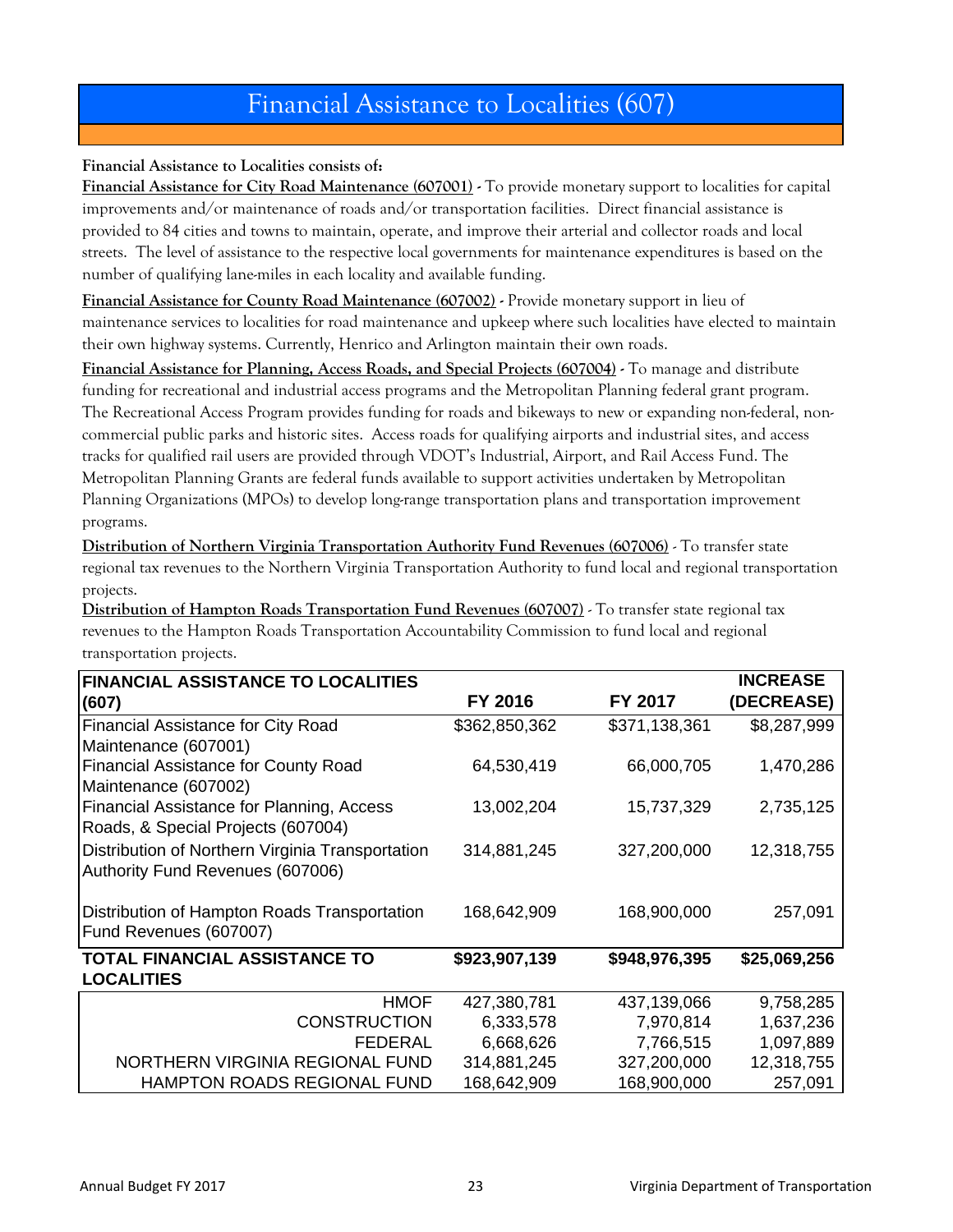## Non-Toll Supported Transporation Debt Service (612)

Non-Toll Supported Transportation Debt Service consists of:

**Highway Transportation Improvement District Debt Service (612001) -** To provide for the debt service requirements of the bonds sold to finance transportation improvements in special tax districts. There is currently only one such district, the State Route 28 Highway Transportation Improvement District in Fairfax and Loudoun counties.

**Designated Highway Corridor Debt Service (612002) -** To provide for the debt service requirements of the bonds sold to finance transportation improvements in special designated highway corridors. The Commonwealth Transportation Board has issued transportation revenue bonds for the U.S. Route 58 Corridor Development Program, the City of Chesapeake Oak Grove Connector Project, and the Northern Virginia Transportation District (NVTD) Program.

**Federal Highway Revenue Anticipation Notes Debt Service (612003) -** To provide for the debt service requirements of the Federal Highway Reimbursement Anticipation Notes (FRANs) sold to finance transportation improvements in the Commonwealth. The bonds were retired in FY 2016.

**Commonwealth Transportation Capital Projects Bond Act Debt Service (612004) -** To provide for the debt service requirements of the bonds sold to finance transportation improvements under the Commonwealth Transportation Capital Projects Bond Act.

**Federal Transportation Grant Anticipation Revenue Notes Debt Service (612005) -** To provide for the debt service requirements of the bonds sold as Federal Transportation Grant Anticipation Revenue bonds (GARVEEs).

| <b>Non-Toll Supported Transportation Debt</b>                                           |               |               | <b>INCREASE</b> |
|-----------------------------------------------------------------------------------------|---------------|---------------|-----------------|
| Service (612)                                                                           | FY 2016       | FY 2017       | (DECREASE)      |
| Highway Transportation Improvement Debt Service<br>(612001)                             | \$7,212,819   | \$7,215,019   | \$2,200         |
| Designated Highway Corridor Debt Service (612002)                                       | 83,315,647    | 87,919,646    | 4,603,999       |
| Federal Highway Reimbursement Anticipation Notes<br>Debt Service (612003)               | 7,925,392     |               | (7,925,392)     |
| Capital Projects Bonds/Reserve (612004)                                                 | 147,303,405   | 166,292,743   | 18,989,338      |
| <b>Federal Transportation Grant Anticipation Revenue</b><br>Notes Debt Service (612005) | 64,240,338    | 90,571,717    | 26,331,379      |
| Other                                                                                   | 24,541,323    | 20,856        | (24, 520, 467)  |
| TOTAL NON-TOLL SUPPORTED DEBT SERVICE                                                   | \$334,538,924 | \$352,019,981 | \$17,481,057    |
| <b>FRANS</b>                                                                            | 7,925,392     |               | (7,925,392)     |
| <b>NVTD</b>                                                                             | 32,362,697    | 35,489,301    | 3,126,604       |
| <b>OAK GROVE</b>                                                                        | 2,229,250     | 2,537,732     | 308,482         |
| ROUTE 28                                                                                | 7,212,819     | 7,215,019     | 2,200           |
| <b>PTF</b>                                                                              | 24,541,323    | 20,856        | (24, 520, 467)  |
| <b>CPR BONDS</b>                                                                        | 147,303,405   | 166,292,743   | 18,989,338      |
| ROUTE 58                                                                                | 48,723,700    | 49,892,613    | 1,168,913       |
| <b>FEDERAL</b>                                                                          | 64,240,338    | 90,571,717    | 26,331,379      |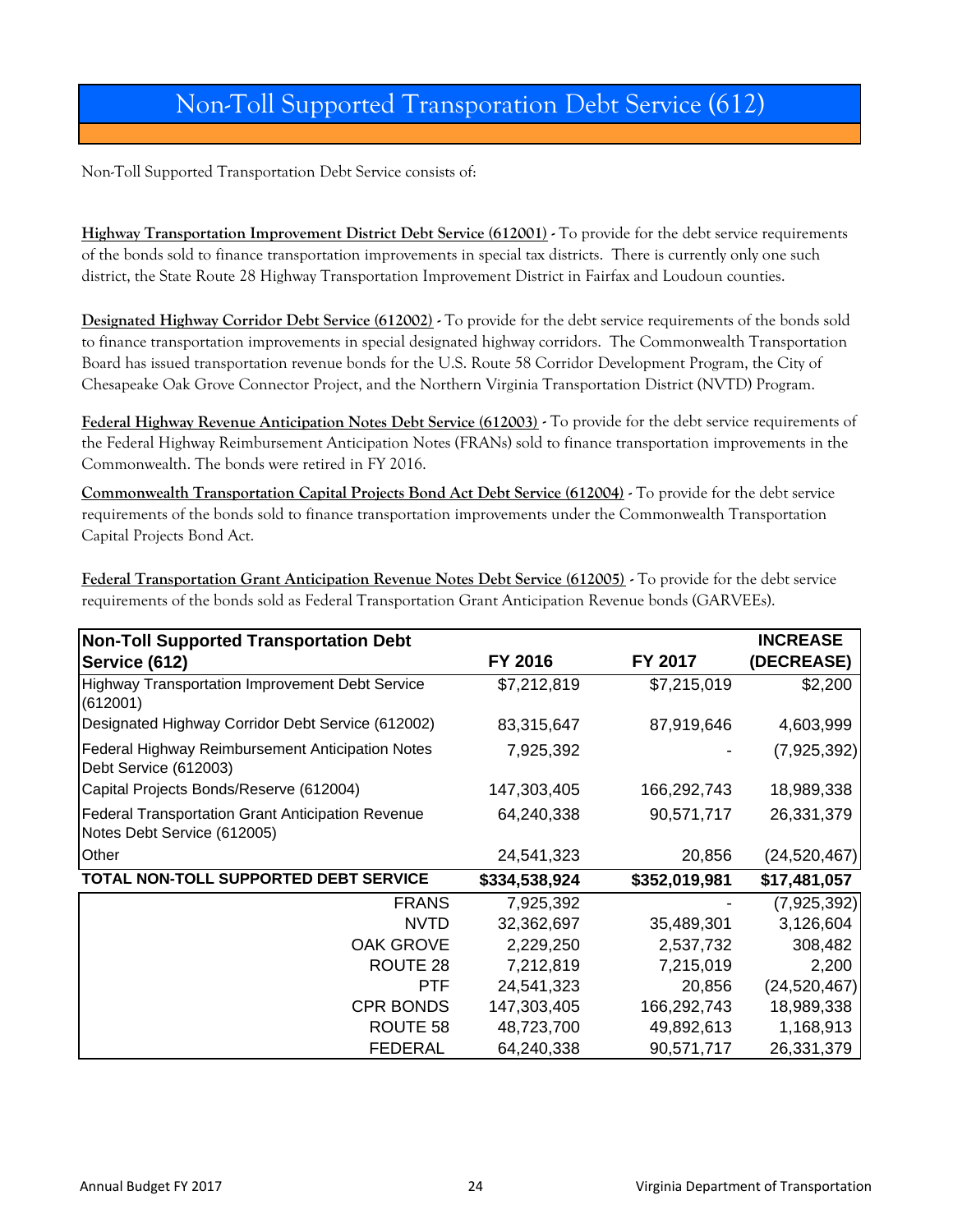## Administrative & Support Services (699)

Administrative and Support Services is comprised of:

**General Management and Direction (699001)** - To provide for the general administrative management, direction and support activities of VDOT. This includes, but is not limited to, accounting services, human resources, succession planning, health and safety services, procurement, facilities management, management studies, policy analysis, process improvements, performance management, internal auditing, innovative financing, financial planning services and oversight of compensation programs for all VDOT employees.

**Information Technology Services (699002)** - To provide for administrative management, direction and infrastructure support for tasks including, but not limited to, automated data processing services for citizens and visitors to the Commonwealth, Virginia's legislative bodies, other state and local government agencies as well as its own Department of Transportation employees.

**Facilities and Grounds Management Services (699015)** - To provide physical plant maintenance needs to VDOT facilities. This maintenance work is considered ordinary or routine nature and includes the cost of labor, equipment and materials to make minor repairs to utilities such as plumbing, heating, and electrical; and the maintenance of driveways, parking lots, and yards. The service area also funds small renovation/alteration projects that cost no more than \$10,000.

**Employee Training and Development (699024)** - To provide Employee Training and Development services to VDOT. This includes traditional classroom training and related development activities and tuition reimbursement.

| <b>ADMINISTRATIVE &amp; SUPPORT</b>        |               |               | <b>INCREASE</b> |
|--------------------------------------------|---------------|---------------|-----------------|
| <b>SERVICES (699)</b>                      | FY 2016       | FY 2017       | (DECREASE)      |
| <b>General Management &amp; Direction</b>  | \$138,377,128 | \$142,662,181 | \$4,285,053     |
| (699001)                                   |               |               |                 |
| Information Technology Services            | 88,817,504    | 88,723,194    | (94, 310)       |
| (699002)                                   |               |               |                 |
| <b>Facilities and Grounds Management</b>   | 15,649,647    | 16,235,764    | 586,117         |
| Services (699015)                          |               |               |                 |
| <b>Employee Training &amp; Development</b> | 15,282,894    | 18,430,469    | 3,147,575       |
| (699024)                                   |               |               |                 |
| <b>TOTAL ADMINISTRATIVE &amp;</b>          | \$258,127,173 | \$266,051,608 | \$7,924,435     |
| <b>SUPPORT SERVICES</b>                    |               |               |                 |
| <b>HMOF</b>                                | 249,289,519   | 259,147,219   | 9,857,700       |
| <b>CONSTRUCTION</b>                        | 837,654       | 864,389       | 26,735          |
| <b>FEDERAL</b>                             | 8,000,000     | 6,040,000     | (1,960,000)     |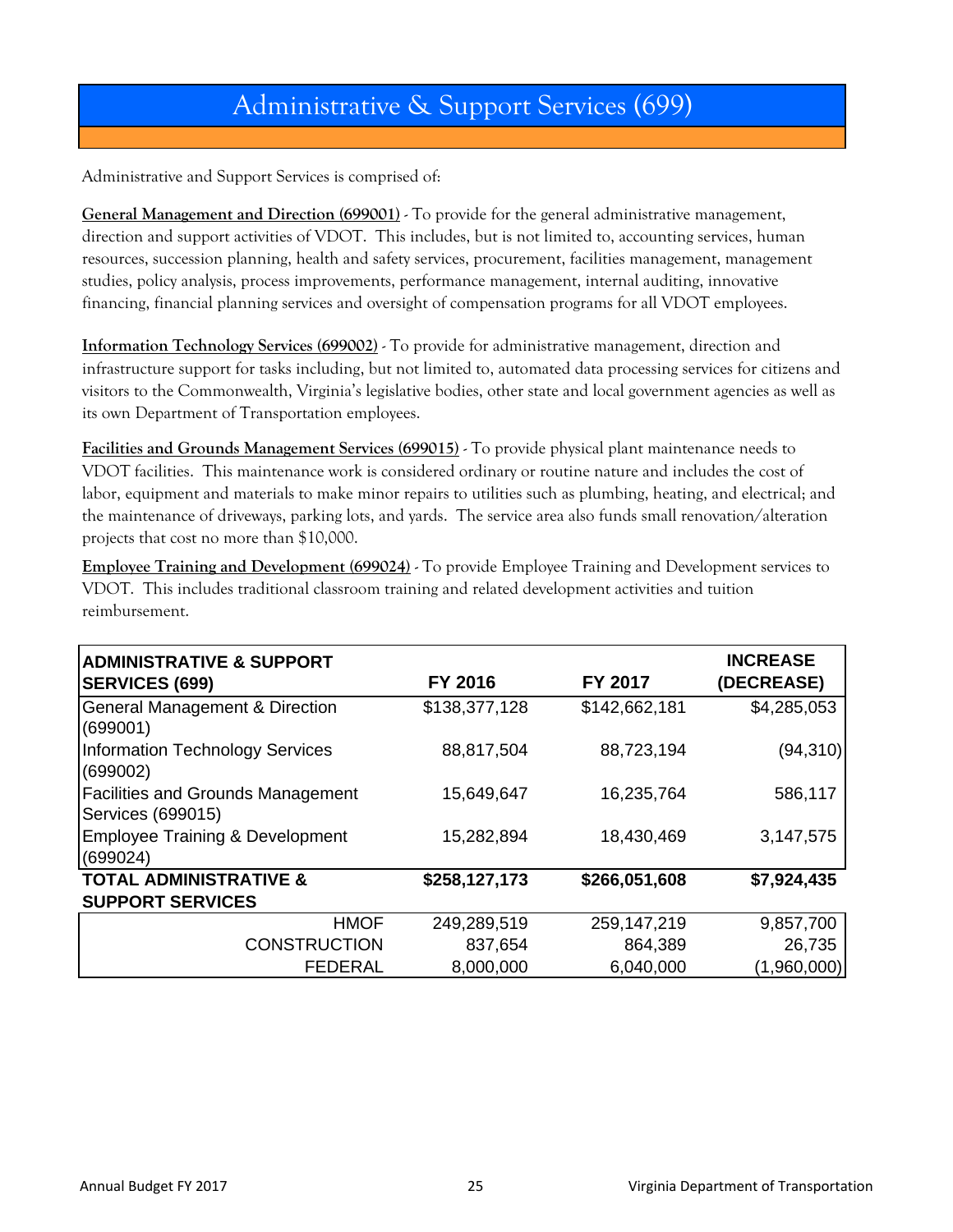## VDOT Capital Outlay (998)

Capital Outlay funding is provided to support the agency's building and renovation needs as well as Maintenance Reserve needs. This funding may be used for acquisition of real property (including buildings or plant) or machinery or equipment, new construction, and improvements related to state-owned real property, buildings, plant, machinery or equipment (including plans therefore), as defined in the *Code of Virginia.* All capital outlay projects must be approved by the Governor and General Assembly via the Six-Year Capital Improvement Plan and the Biennial Budget. VDOT receives direction from the Department of Planning and Budget and the Department of General Services on the development and execution of the Capital Outlay Program.

| VDOT CAPITAL OUTLAY (998)        | FY 2016      | FY 2017      | <b>INCREASE</b><br>(DECREASE) |
|----------------------------------|--------------|--------------|-------------------------------|
| <b>TOTAL VDOT CAPITAL OUTLAY</b> | \$39,090,683 | \$39,989,769 | \$899,086                     |
| <b>CONSTRUCTION</b>              | 39,090,683   | 39,989,769   | 899,086                       |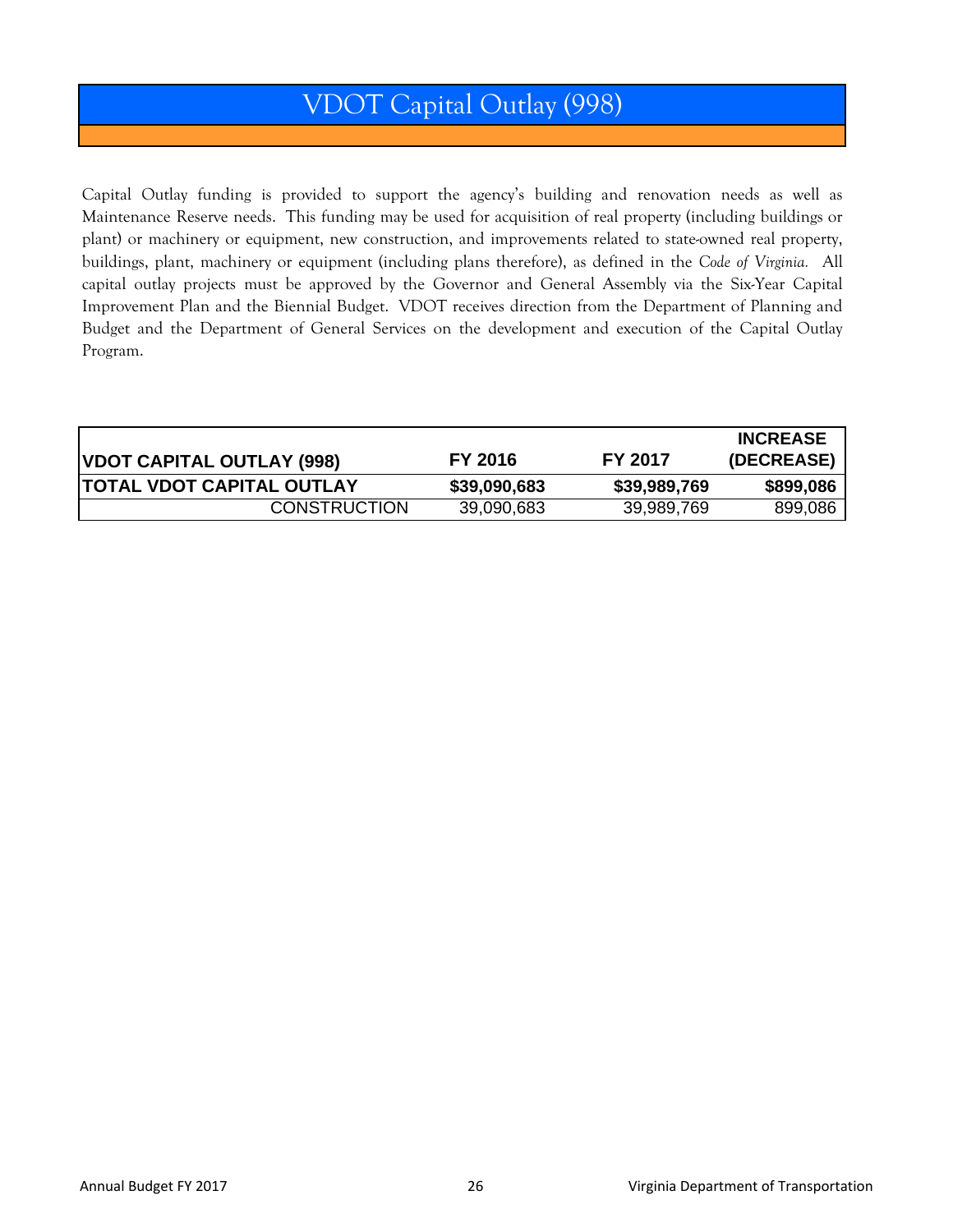# Support to Other State Agencies

VDOT provides funding to other agencies to cover support activities and services related to the transportation programs.

| <b>SUPPORT TO OTHER STATE AGENCIES</b>        |              |              | <b>INCREASE</b> |
|-----------------------------------------------|--------------|--------------|-----------------|
|                                               | FY 2016      | FY 2017      | (DECREASE)      |
| <b>Transportation Appropriation to Other</b>  |              |              |                 |
| <b>Agencies</b>                               |              |              |                 |
| Department of Education                       | \$243,919    | \$263,327    | \$19,408        |
| <b>Marine Resources Commission</b>            | 313,768      | 313,768      |                 |
| Secretary of Transportation                   | 832,014      | 888,357      | 56,343          |
| Department of State Police                    | 7,424,304    | 7,795,519    | 371,215         |
| Department of Minority Business Enterprise    | 1,453,283    | 1,535,130    | 81,847          |
| Department of Historic Resources              | 100,000      | 109,835      | 9,835           |
| Department of Emergency Management            | 1,170,639    | 1,170,639    |                 |
| Department of Motor Vehicles                  | 13,054,872   | 21,161,150   | 8,106,278       |
| Virginia Port Authority                       | 3,950,023    |              | (3,950,023)     |
| Department of Treasury                        | 185,187      | 185,187      |                 |
| Virginia Liaison Office                       | 143,375      | 151,884      | 8,509           |
| Virginia Commercial Space Flight Authority    | 15,800,000   | 15,800,020   | 20              |
| Virginia Port Authority - Ch. 2, item 454, D. | 3,100,000    |              | (3,100,000)     |
| Office of the State Inspector General         | 1,778,333    | 1,851,627    | 73,294          |
| <b>SUBTOTAL</b>                               | 49,549,717   | 51,226,443   | 1,676,726       |
| <b>Transfers to the General Fund</b>          |              |              |                 |
| Department of General Services                | 362,854      | 362,854      |                 |
| Department of Agriculture & Conservation      | 97,586       | 97,586       |                 |
| <b>Services</b>                               |              |              |                 |
| Chesapeake Bay Initiatives                    | 7,416,469    | 7,416,469    |                 |
| <b>Indirect Costs</b>                         | 3,849,441    | 4,735,091    | 885,650         |
| Department of Taxation                        | 2,765,777    | 2,783,614    | 17,837          |
| <b>SUBTOTAL</b>                               | 14,492,127   | 15,395,614   | 903,487         |
| <b>Transfers to Other Agencies</b>            |              |              |                 |
| Department of Motor Vehicles (fuel tax        | 1,500,000    | 1,500,000    |                 |
| evasion)                                      |              |              |                 |
| <b>SUBTOTAL</b>                               | 1,500,000    | 1,500,000    |                 |
| <b>TOTAL SUPPORT TO OTHER STATE</b>           | \$65,541,844 | \$68,122,057 | \$2,580,213     |
| <b>AGENCIES</b>                               |              |              |                 |
| <b>HMOF</b>                                   | 42,816,111   | 48,301,685   | 5,485,574       |
| <b>CONSTRUCTION</b>                           | 22,710,335   | 19,801,432   | (2,908,903)     |
| <b>GENERAL FUND</b>                           |              |              |                 |
| TOLL FACILITIES REVOLVING                     |              |              |                 |
| <b>TPOF</b>                                   | 15,398       | 18,940       | 3,542           |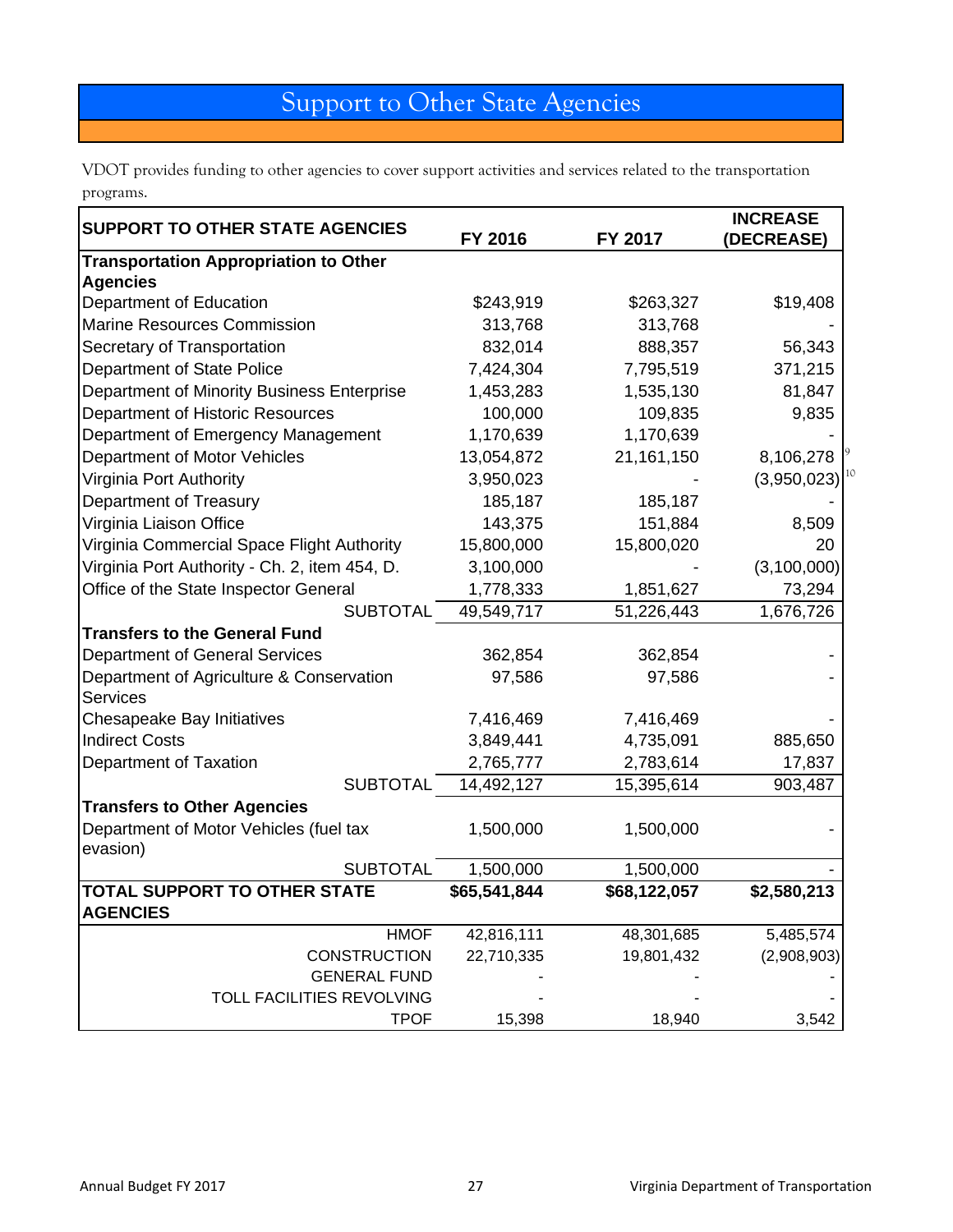The following table summarizes VDOT's budget by major program and major fund.

| Program                                                           | <b>HMOF</b>   | <b>Construction</b> |    | Federal        | <b>Bonds</b>                |      | Other*      | <b>Total</b>    |
|-------------------------------------------------------------------|---------------|---------------------|----|----------------|-----------------------------|------|-------------|-----------------|
| Environmental Monitoring and<br>Evaluation (514)                  | \$            | \$13,534,237        | \$ | $\blacksquare$ | \$<br>٠                     | \$   |             | \$13,534,237    |
| <b>Ground Transportation</b><br>Planning & Research (602)         | 13.669.660    | 38.577.132          |    | 20,538,093     |                             |      |             | 72,784,885      |
| <b>Highway System Acquisition</b><br>and Construction (603)       |               | 870.413.153         |    | 680,735,836    | 225,222,435                 |      | 92.745.712  | 1,869,117,136   |
| <b>Highway System Maintenance</b><br>(604)                        | 1.365.172.440 | 88,478,815          |    | 220.783.695    |                             |      |             | 1.674.434.950   |
| <b>Commonwealth Toll Facilities</b><br>(606)                      |               |                     |    |                |                             |      | 48.248.250  | 48.248.250      |
| Financial Assistance to<br>Localities (607)                       | 437.139.066   | 7.970.814           |    | 7,766,515      |                             |      | 496,100,000 | 948,976,395     |
| Non-Toll Supported<br><b>Transportation Debt Service</b><br>(612) |               |                     |    | 90.571.717     |                             |      | 261.448.264 | 352,019,981     |
| Administrative and Support<br>Services (699)                      | 259.147.219   | 864.389             |    | 6.040.000      |                             |      |             | 266.051.608     |
| VDOT Capital Outlay (998)                                         |               | 39.989.769          |    |                |                             |      |             | 39,989,769      |
| Grant and Loan Programs                                           |               |                     |    |                |                             |      |             |                 |
| Support to Other State<br>Agencies                                | 48.301.685    | 19.801.432          |    |                |                             |      | 18.940      | 68,122,057      |
| Support to DRPT Programs                                          |               | 4,610,095           |    |                |                             |      |             | 4,610,095       |
| <b>TOTAL</b>                                                      | 2.123.430.070 | \$1.084.239.836     | Ŝ. |                | 1.026.435.856 \$225.222.435 | - 56 | 898.561.166 | \$5.357.889.363 |

\* - Other includes tolls, PTF, Route 58, Route 28, Oak Grove, TPOF, and Regional Transportation Funds.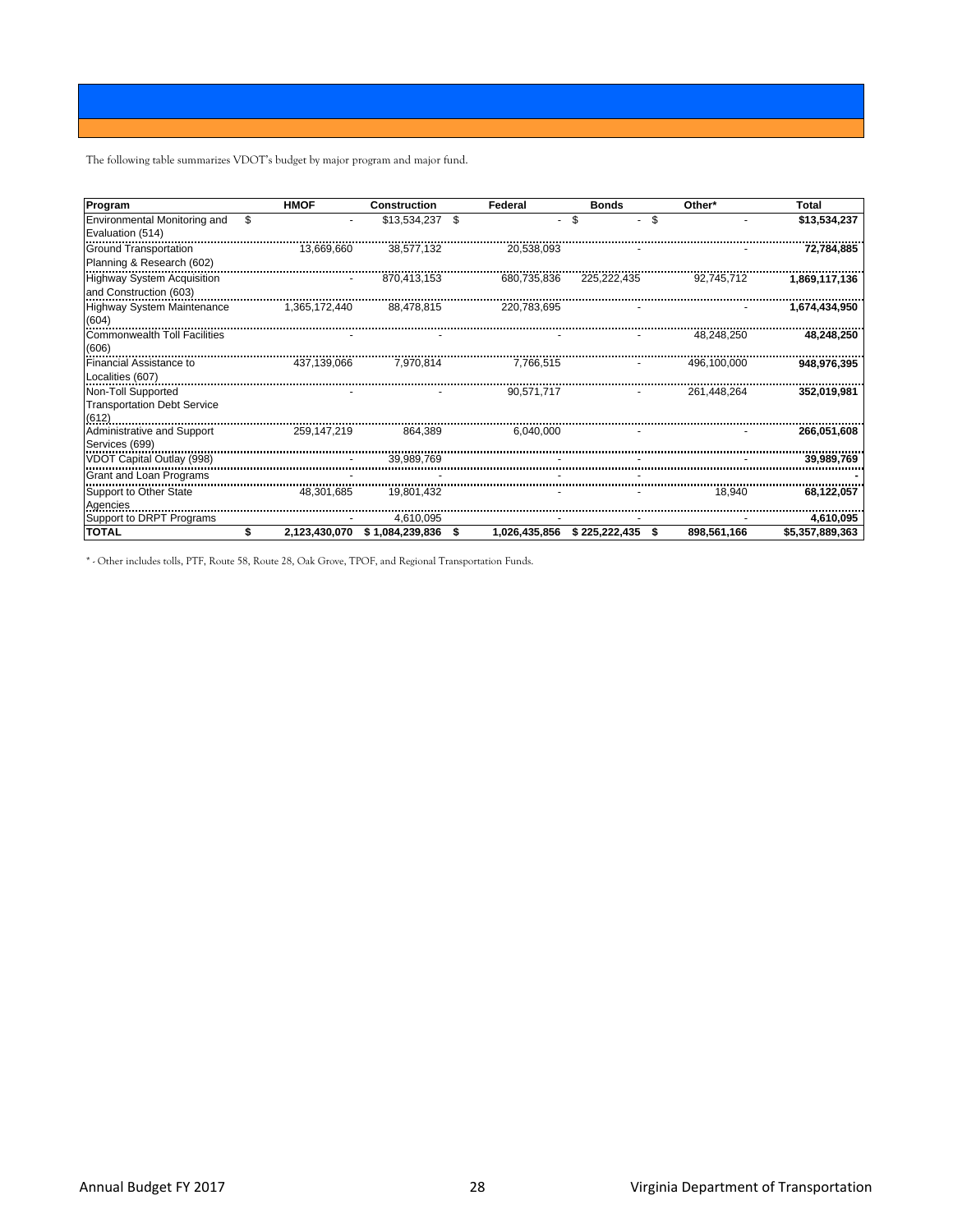# Budget Comparison Schedule for FY 2017

#### **Revenues**

| Revenue provided by the General Fund of the Commonwealth | \$40,000,000    |
|----------------------------------------------------------|-----------------|
| <b>Taxes</b>                                             | 3,172,761,100   |
| <b>Rights and privileges</b>                             | 320,747,405     |
| Sale of property and commodities                         |                 |
| Interest, dividends, and rents                           | 14,172,992      |
| Fines, forfeitures, court fees                           |                 |
| Penalties, and escheats                                  | 4,900,000       |
| Receipts from localities and private sector              | 229,377,064     |
| Federal grants and contracts                             | 1,026,435,856   |
| Toll revenues                                            | 27,748,250      |
| Other                                                    | 207,587,089     |
| <b>Total Revenues</b>                                    | 5,043,729,756   |
| <b>Other Financing Sources</b>                           |                 |
| Other financing sources                                  | 57,866,525      |
| Bond proceeds                                            | 256,293,082     |
| Note proceeds                                            |                 |
| Transfers from other state agencies and General Fund     |                 |
| Transfers in                                             |                 |
| <b>Total Other Financing Sources</b>                     | 314,159,607     |
| <b>Total Revenues and Other Sources</b>                  | \$5,357,889,363 |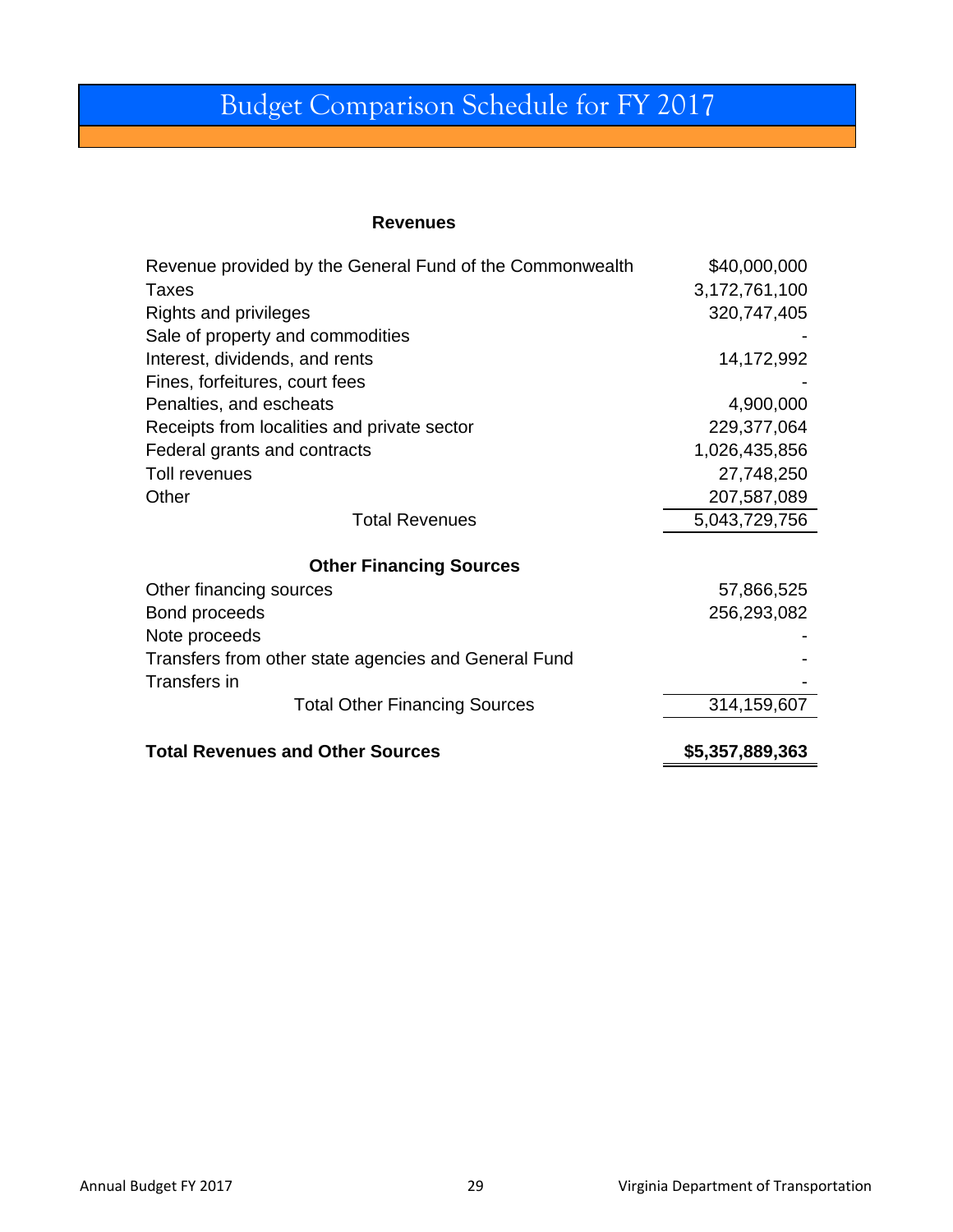# Budget Comparison Schedule for FY 2017

#### **Expenditures**

| Administrative and support services                                                 | \$266,051,608   |
|-------------------------------------------------------------------------------------|-----------------|
| Ground transportation system planning and research                                  | 72,784,885      |
| Highway system acquisition and construction                                         | 1,869,117,136   |
| Highway system maintenance                                                          | 1,674,434,950   |
| Financial assistance to localities                                                  | 948,976,395     |
| Environmental monitoring and compliance                                             | 13,534,237      |
| Toll facility operations and construction                                           | 48,248,250      |
| Capital outlay                                                                      | 39,989,769      |
| <b>Debt Service</b>                                                                 | 352,019,981     |
| <b>Total Expenditures</b>                                                           | 5,285,157,211   |
| <b>Other Financing Uses</b><br>Other financing uses                                 |                 |
| Transfers to other state agencies and General Fund<br><b>Transfers out</b>          | 72,732,152      |
| <b>Total Other Financing Uses</b>                                                   | 72,732,152      |
| <b>Total Expenditures and Other Uses</b>                                            | \$5,357,889,363 |
| <b>Revenues and Other Sources Over (Under)</b><br><b>Exenditures and Other Uses</b> |                 |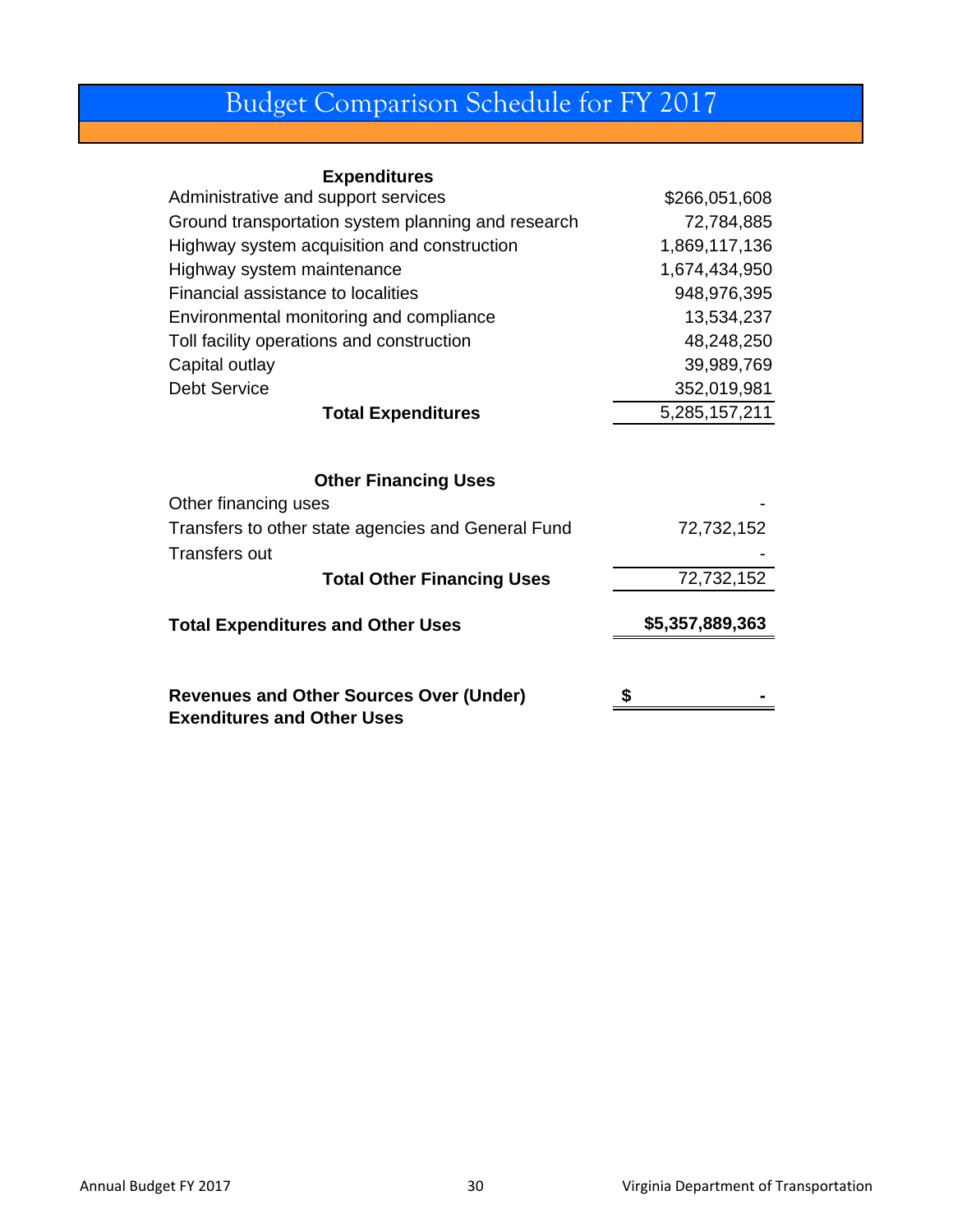# Index: Acronyms and Terminology

| Term                                | Description                                                                                                                                                                                                                                                                                                                                                                                                                                                                                                                                                                                                                     |
|-------------------------------------|---------------------------------------------------------------------------------------------------------------------------------------------------------------------------------------------------------------------------------------------------------------------------------------------------------------------------------------------------------------------------------------------------------------------------------------------------------------------------------------------------------------------------------------------------------------------------------------------------------------------------------|
| <b>BROS</b>                         | Bridge Off-System                                                                                                                                                                                                                                                                                                                                                                                                                                                                                                                                                                                                               |
| <b>CMAQ</b>                         | Congestion Mitigation and Air Quality                                                                                                                                                                                                                                                                                                                                                                                                                                                                                                                                                                                           |
| CPR                                 | Capital Projects Revenue Bonds                                                                                                                                                                                                                                                                                                                                                                                                                                                                                                                                                                                                  |
| CTB Formula                         | The Code of Virginia calls for the Allocation of funds among highway systems (§ 33.2-358). The<br>section was updated during the 2012 General Assembly session with the addition of the CTB<br>Formula. Through FY 2020, up to \$500 million of funds available may be distributed in the<br>following manner: 25% Bridge, 25% High Priority Projects, 25% Interstate and Primary and Primary<br>Extension Pavements, 15% Public-Private Transportation Act Projects, 5% Unpaved roads, and 5%<br>to Smart Roadway Technology.                                                                                                  |
| <b>DRPT</b>                         | Department of Rail and Public Transportation                                                                                                                                                                                                                                                                                                                                                                                                                                                                                                                                                                                    |
| <b>FHWA</b>                         | Federal Highway Administration                                                                                                                                                                                                                                                                                                                                                                                                                                                                                                                                                                                                  |
| <b>FRANs</b>                        | Federal Reimbursement Anticipation Notes                                                                                                                                                                                                                                                                                                                                                                                                                                                                                                                                                                                        |
| <b>GARVEE</b>                       | Federal Grant Anticipation Revenue Bonds                                                                                                                                                                                                                                                                                                                                                                                                                                                                                                                                                                                        |
| <b>HMOF</b>                         | Highway Maintenance and Operating Fund                                                                                                                                                                                                                                                                                                                                                                                                                                                                                                                                                                                          |
| <b>MWAA</b>                         | Metropolitan Washington Airports Authority                                                                                                                                                                                                                                                                                                                                                                                                                                                                                                                                                                                      |
| <b>NHPP</b>                         | National Highway Performance Program                                                                                                                                                                                                                                                                                                                                                                                                                                                                                                                                                                                            |
| NHPP APD                            | National Highway Performance Program dedicated to the Appalachian Development Program                                                                                                                                                                                                                                                                                                                                                                                                                                                                                                                                           |
| NHPP Bridge                         | National Highway Performance Program dedicated to Bridges                                                                                                                                                                                                                                                                                                                                                                                                                                                                                                                                                                       |
| <b>NVTD</b>                         | Northern Virginia Transportation District                                                                                                                                                                                                                                                                                                                                                                                                                                                                                                                                                                                       |
| Oak Grove                           | City of Chesapeake Oak Grove Connector Project Bonds                                                                                                                                                                                                                                                                                                                                                                                                                                                                                                                                                                            |
| PTF                                 | Priority Transportation Fund                                                                                                                                                                                                                                                                                                                                                                                                                                                                                                                                                                                                    |
| Soft Match                          | The budget contains a significant application of Toll Credits that are used as "soft match" to meet the<br>nonfederal share matching requirements. Section 120(j) of Title 23 permits states to substitute<br>certain previous toll-financed investments for state matching funds on current Federal-aid projects. It<br>permits the non-Federal share of a project's cost to be met through a "soft match" of toll credits. The<br>federal share on most projects in the future can effectively be increased up to 100 percent. However,<br>the use of soft match does not increase the federal funding available to Virginia. |
| <b>STP</b>                          | Surface Transportation Program                                                                                                                                                                                                                                                                                                                                                                                                                                                                                                                                                                                                  |
| STP Bridge                          | Surface Transportation Program dedicated to Bridges                                                                                                                                                                                                                                                                                                                                                                                                                                                                                                                                                                             |
| STP Regional                        | Federal allocation that is to be used in urbanized areas with population greater than 200,000 - This<br>portion is to be divided among those areas based on their relative share of population                                                                                                                                                                                                                                                                                                                                                                                                                                  |
| STP Statewide                       | Surface Transportation Program suballocation that may be used in any area of the State                                                                                                                                                                                                                                                                                                                                                                                                                                                                                                                                          |
| STP Under<br>200,000                | Federal allocation that is to be used in areas with population greater than 5,000 but no more than<br>200,000                                                                                                                                                                                                                                                                                                                                                                                                                                                                                                                   |
|                                     | STP Under 5,000 Federal allocation that is to be used in areas with population of 5,000 or less                                                                                                                                                                                                                                                                                                                                                                                                                                                                                                                                 |
| <b>TAP</b>                          | <b>Transportation Alternatives Program</b>                                                                                                                                                                                                                                                                                                                                                                                                                                                                                                                                                                                      |
| Tele Fees                           | Allocation of revenue from Public Rights-of-Way Use Fee to a provider of telecommunications service                                                                                                                                                                                                                                                                                                                                                                                                                                                                                                                             |
| <b>Toll Facilities</b><br>Revolving | Toll Facilities Revolving Account                                                                                                                                                                                                                                                                                                                                                                                                                                                                                                                                                                                               |
| <b>TPOF</b>                         | Transportation Partnership Opportunity Fund                                                                                                                                                                                                                                                                                                                                                                                                                                                                                                                                                                                     |
| <b>TTF</b>                          | <b>Transportation Trust Fund</b>                                                                                                                                                                                                                                                                                                                                                                                                                                                                                                                                                                                                |